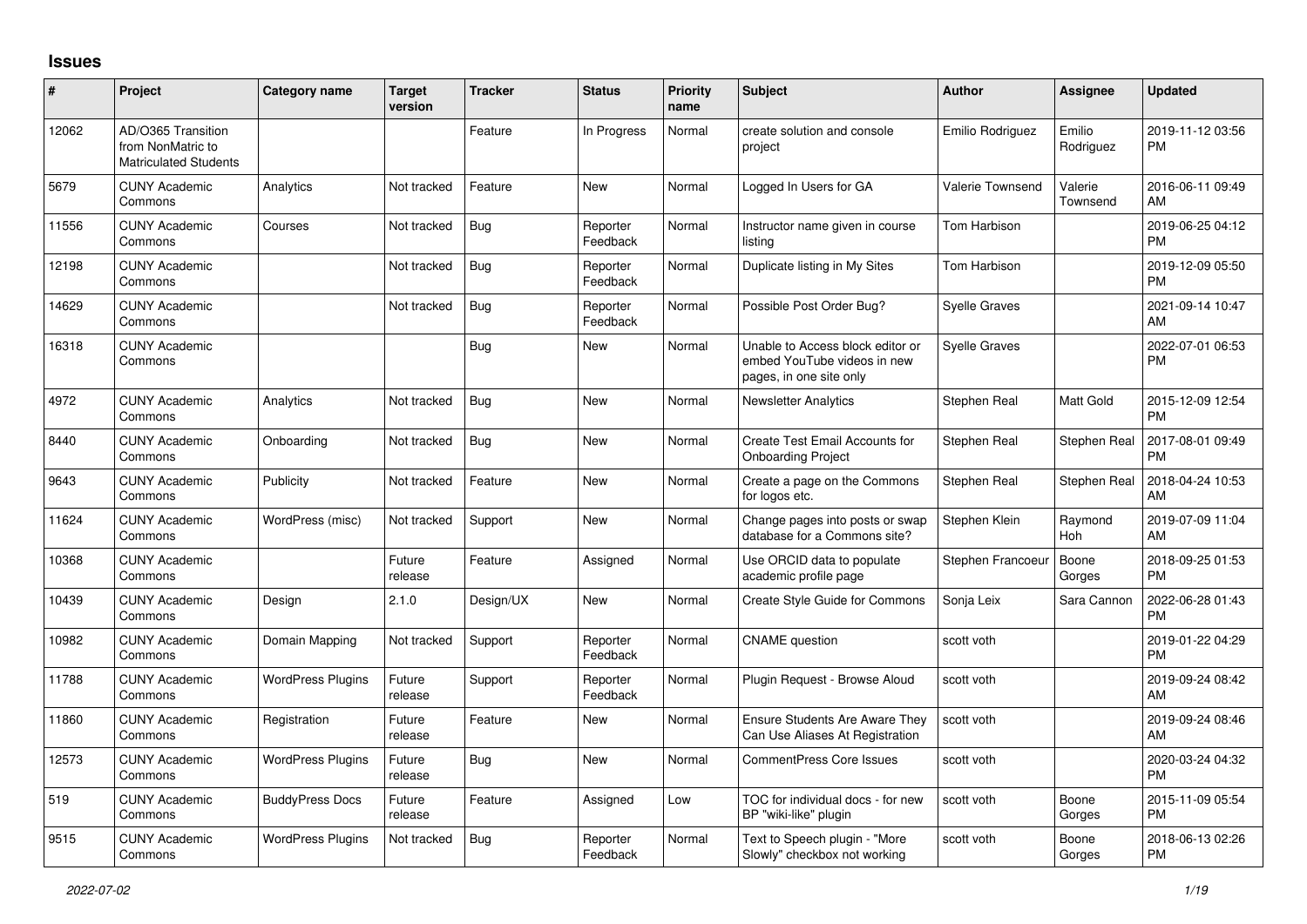| #     | Project                         | <b>Category name</b>     | <b>Target</b><br>version | <b>Tracker</b> | <b>Status</b>        | Priority<br>name | <b>Subject</b>                                                                       | <b>Author</b> | <b>Assignee</b>    | <b>Updated</b>                |
|-------|---------------------------------|--------------------------|--------------------------|----------------|----------------------|------------------|--------------------------------------------------------------------------------------|---------------|--------------------|-------------------------------|
| 10226 | <b>CUNY Academic</b><br>Commons | Courses                  | Future<br>release        | Feature        | New                  | Normal           | Add "My Courses" to drop down<br>list                                                | scott voth    | Boone<br>Gorges    | 2021-11-19 12:42<br><b>PM</b> |
| 11386 | <b>CUNY Academic</b><br>Commons | WordPress - Media        | Not tracked              | Support        | Reporter<br>Feedback | Normal           | disappearing images                                                                  | scott voth    | Boone<br>Gorges    | 2019-05-14 10:32<br>AM        |
| 11496 | <b>CUNY Academic</b><br>Commons | <b>Public Portfolio</b>  | 1.15.2                   | Support        | New                  | Normal           | Replace Twitter Icon on Member<br>Portfolio page                                     | scott voth    | Boone<br>Gorges    | 2019-06-06 01:03<br><b>PM</b> |
| 11531 | <b>CUNY Academic</b><br>Commons | Events                   | Future<br>release        | Feature        | New                  | Normal           | Main Events calendar should<br>include non-public events that<br>user has access to  | scott voth    | Boone<br>Gorges    | 2019-06-11 10:00<br>AM        |
| 14113 | <b>CUNY Academic</b><br>Commons | WordPress (misc)         | Future<br>release        | Bug            | Hold                 | Normal           | Block Editor Not Working on this<br>page - Json error                                | scott voth    | Boone<br>Gorges    | 2021-03-05 11:01<br>AM        |
| 15767 | <b>CUNY Academic</b><br>Commons | WordPress (misc)         |                          | Support        | New                  | Normal           | Site loading slowly                                                                  | scott voth    | Boone<br>Gorges    | 2022-04-04 08:56<br><b>PM</b> |
| 5827  | <b>CUNY Academic</b><br>Commons | <b>Public Portfolio</b>  | Future<br>release        | Bug            | Assigned             | Normal           | Academic Interests square bracket<br>links not working                               | l scott voth  | Chris Stein        | 2016-08-11 11:59<br><b>PM</b> |
| 10354 | <b>CUNY Academic</b><br>Commons | <b>Public Portfolio</b>  | Future<br>release        | Feature        | New                  | Normal           | Opt out of Having a Profile Page                                                     | scott voth    | Chris Stein        | 2020-05-12 10:43<br>AM        |
| 4438  | <b>CUNY Academic</b><br>Commons | Events                   | Future<br>release        | Bug            | Assigned             | Normal           | Events Calendar - Export<br><b>Recurring Events</b>                                  | scott voth    | Daniel Jones       | 2016-05-23 04:25<br><b>PM</b> |
| 12392 | <b>CUNY Academic</b><br>Commons | Help/Codex               | Not tracked              | Documentation  | New                  | Normal           | <b>Updates to Common Commons</b><br>Questions on Help Page                           | scott voth    | Margaret<br>Galvan | 2020-02-11 10:53<br>AM        |
| 10839 | <b>CUNY Academic</b><br>Commons | About page               | Not tracked              | Support        | New                  | Normal           | <b>Mission Statement Needs</b><br>Revision                                           | scott voth    | Matt Gold          | 2018-12-26 10:58<br>AM        |
| 11493 | <b>CUNY Academic</b><br>Commons | Domain Mapping           | Not tracked              | Support        | Reporter<br>Feedback | Normal           | Domain Mapping Request - Talia<br>Schaffer                                           | scott voth    | Matt Gold          | 2019-08-06 08:39<br>AM        |
| 11393 | <b>CUNY Academic</b><br>Commons |                          | Not tracked              | Publicity      | New                  | Normal           | After 1.15 release, ceate a hero<br>slide and post about adding a site<br>to a group | scott voth    | Patrick<br>Sweeney | 2019-05-14 10:32<br>AM        |
| 3492  | <b>CUNY Academic</b><br>Commons | <b>WordPress Themes</b>  | Future<br>release        | Support        | Assigned             | Normal           | Add CBOX theme to the<br>Commons                                                     | scott voth    | Raymond<br>Hoh     | 2014-10-08 05:55<br><b>PM</b> |
| 4535  | <b>CUNY Academic</b><br>Commons | My Commons               | Future<br>release        | Bug            | New                  | Low              | My Commons filter issue                                                              | scott voth    | Raymond<br>Hoh     | 2015-09-01 11:17<br>AM        |
| 13946 | <b>CUNY Academic</b><br>Commons | <b>WordPress Plugins</b> | 2.1.0                    | Support        | Assigned             | Normal           | Custom Embed handler For<br>OneDrive files                                           | scott voth    | Raymond<br>Hoh     | 2022-05-26 10:46<br>AM        |
| 14994 | <b>CUNY Academic</b><br>Commons | cdev.gc.cuny.edu         | Not tracked              | Support        | In Progress          | Normal           | Clear Cache on CDEV                                                                  | scott voth    | Raymond<br>Hoh     | 2021-12-07 03:51<br>PM        |
| 16245 | <b>CUNY Academic</b><br>Commons | WordPress (misc)         |                          | <b>Bug</b>     | Reporter<br>Feedback | Normal           | Save Button missing on<br>WordPress Profile page                                     | scott voth    | Raymond<br>Hoh     | 2022-06-16 03:09<br><b>PM</b> |
| 12247 | <b>CUNY Academic</b><br>Commons | Publicity                | Not tracked              | Support        | New                  | Normal           | <b>Screenshot of First Commons</b><br>Homepage                                       | scott voth    | scott voth         | 2020-01-14 12:08<br><b>PM</b> |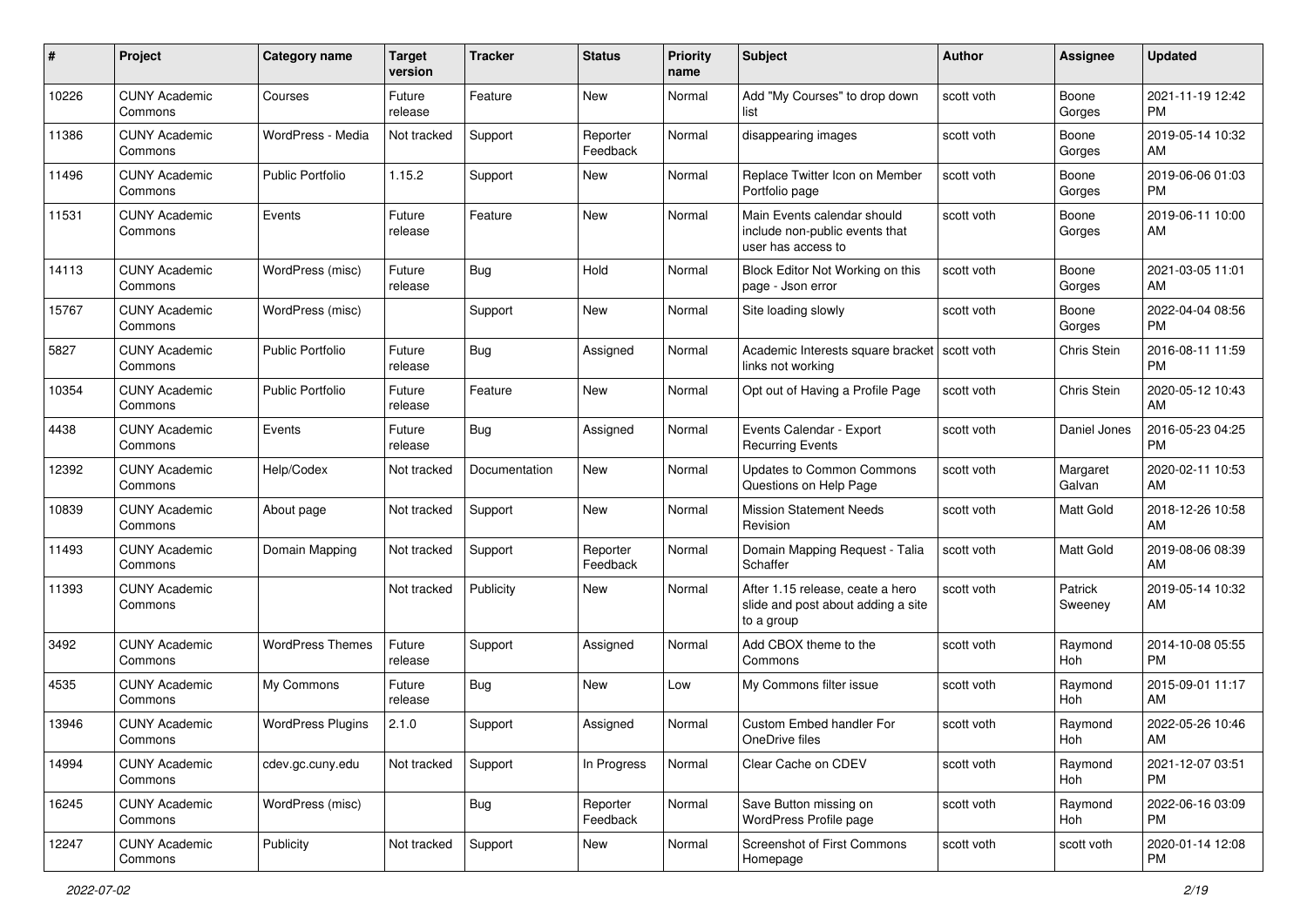| #     | Project                         | <b>Category name</b>     | Target<br>version | <b>Tracker</b> | <b>Status</b>        | Priority<br>name | <b>Subject</b>                                                  | <b>Author</b>    | <b>Assignee</b>     | <b>Updated</b>                |
|-------|---------------------------------|--------------------------|-------------------|----------------|----------------------|------------------|-----------------------------------------------------------------|------------------|---------------------|-------------------------------|
| 14394 | <b>CUNY Academic</b><br>Commons |                          | Not tracked       | Feature        | <b>New</b>           | Normal           | Commons News Site - redesign                                    | scott voth       | scott voth          | 2021-09-14 10:46<br><b>AM</b> |
| 585   | <b>CUNY Academic</b><br>Commons | Group Forums             | Future<br>release | Feature        | Assigned             | Normal           | Merge Forum Topics                                              | Sarah Morgano    | Boone<br>Gorges     | 2011-07-06 04:11<br><b>PM</b> |
| 1888  | <b>CUNY Academic</b><br>Commons | Home Page                | Future<br>release | Feature        | Assigned             | Normal           | Refactor BP MPO Activity Filter to<br>support proper pagination | Sarah Morgano    | Boone<br>Gorges     | 2014-05-01 07:11<br><b>PM</b> |
| 5826  | <b>CUNY Academic</b><br>Commons | <b>WordPress Plugins</b> | Future<br>release | Support        | Reporter<br>Feedback | Normal           | <b>Remove Subscription Options</b><br>plugin from directory     | Sarah Morgano    | Sarah<br>Morgano    | 2016-10-21 04:14<br><b>PM</b> |
| 4592  | <b>CUNY Academic</b><br>Commons | Events                   | Future<br>release | Design/UX      | New                  | Normal           | Event Creation - Venue Dropdown<br>Slow                         | Samantha Raddatz | Boone<br>Gorges     | 2015-09-14 04:56<br><b>PM</b> |
| 4225  | <b>CUNY Academic</b><br>Commons | DiRT Integration         | Future<br>release | Design/UX      | <b>New</b>           | Normal           | Add information to DIRT page (in<br>Create a Group)             | Samantha Raddatz | <b>Matt Gold</b>    | 2015-06-26 03:14<br><b>PM</b> |
| 4221  | <b>CUNY Academic</b><br>Commons | Group Forums             | Future<br>release | Design/UX      | Assigned             | Normal           | Add 'Number of Posts' display<br>option to Forum page           | Samantha Raddatz | Samantha<br>Raddatz | 2015-06-26 02:21<br><b>PM</b> |
| 4226  | <b>CUNY Academic</b><br>Commons | <b>BuddyPress Docs</b>   | Future<br>release | Design/UX      | <b>New</b>           | Normal           | Add option to connect a Doc with<br>a Group                     | Samantha Raddatz | Samantha<br>Raddatz | 2015-09-09 04:08<br><b>PM</b> |
| 4253  | <b>CUNY Academic</b><br>Commons | <b>Public Portfolio</b>  | Future<br>release | Design/UX      | New                  | Normal           | Encourage users to add portfolio<br>content                     | Samantha Raddatz | Samantha<br>Raddatz | 2015-07-07 11:32<br>AM        |
| 4622  | <b>CUNY Academic</b><br>Commons | Public Portfolio         | Future<br>release | Design/UX      | <b>New</b>           | Normal           | <b>Profile Visibility Settings</b>                              | Samantha Raddatz | Samantha<br>Raddatz | 2015-09-21 12:18<br>PM        |
| 5298  | <b>CUNY Academic</b><br>Commons |                          | Not tracked       | Publicity      | New                  | Normal           | Survey Pop-Up Text                                              | Samantha Raddatz | Samantha<br>Raddatz | 2016-03-22 12:27<br><b>PM</b> |
| 4222  | <b>CUNY Academic</b><br>Commons | <b>User Experience</b>   | Future<br>release | Design/UX      | New                  | Normal           | Add information to 'Delete<br>Account' page                     | Samantha Raddatz | scott voth          | 2015-06-26 11:35<br>AM        |
| 58    | <b>CUNY Academic</b><br>Commons | BuddyPress (misc)        | Future<br>release | Feature        | Assigned             | Low              | Make member search sortable by<br>last name                     | Roberta Brody    | Boone<br>Gorges     | 2010-08-26 02:38<br>PM.       |
| 14983 | <b>CUNY Academic</b><br>Commons | WordPress (misc)         | Not tracked       | Support        | Reporter<br>Feedback | Normal           | "Read More" tag not working                                     | Rebecca Krisel   | Raymond<br>Hoh      | 2021-11-23 01:17<br><b>PM</b> |
| 16255 | <b>CUNY Academic</b><br>Commons | WordPress (misc)         |                   | Bug            | New                  | Normal           | Need to define 'MULTISITE'<br>constant in wp-config.php         | Raymond Hoh      |                     | 2022-06-19 09:31<br><b>AM</b> |
| 14908 | <b>CUNY Academic</b><br>Commons | Performance              |                   | Bug            | New                  | Normal           | Stale object cache on cdev                                      | Raymond Hoh      | Boone<br>Gorges     | 2021-12-07 09:45<br>AM        |
| 3691  | <b>CUNY Academic</b><br>Commons | <b>WordPress Plugins</b> | Future<br>release | Bug            | New                  | Normal           | <b>WPMU Domain Mapping</b><br>Debugging on cdev                 | Raymond Hoh      | Matt Gold           | 2014-12-12 09:04<br>AM        |
| 3939  | <b>CUNY Academic</b><br>Commons | <b>WordPress Plugins</b> | Future<br>release | Bug            | Hold                 | Normal           | Activity stream support for<br>Co-Authors Plus plugin           | Raymond Hoh      | Raymond<br>Hoh      | 2015-11-09 06:13<br><b>PM</b> |
| 11243 | <b>CUNY Academic</b><br>Commons | BuddyPress (misc)        | Future<br>release | Bug            | <b>New</b>           | Normal           | Audit bp-custom.php                                             | Raymond Hoh      | Raymond<br>Hoh      | 2022-04-26 11:59<br>AM        |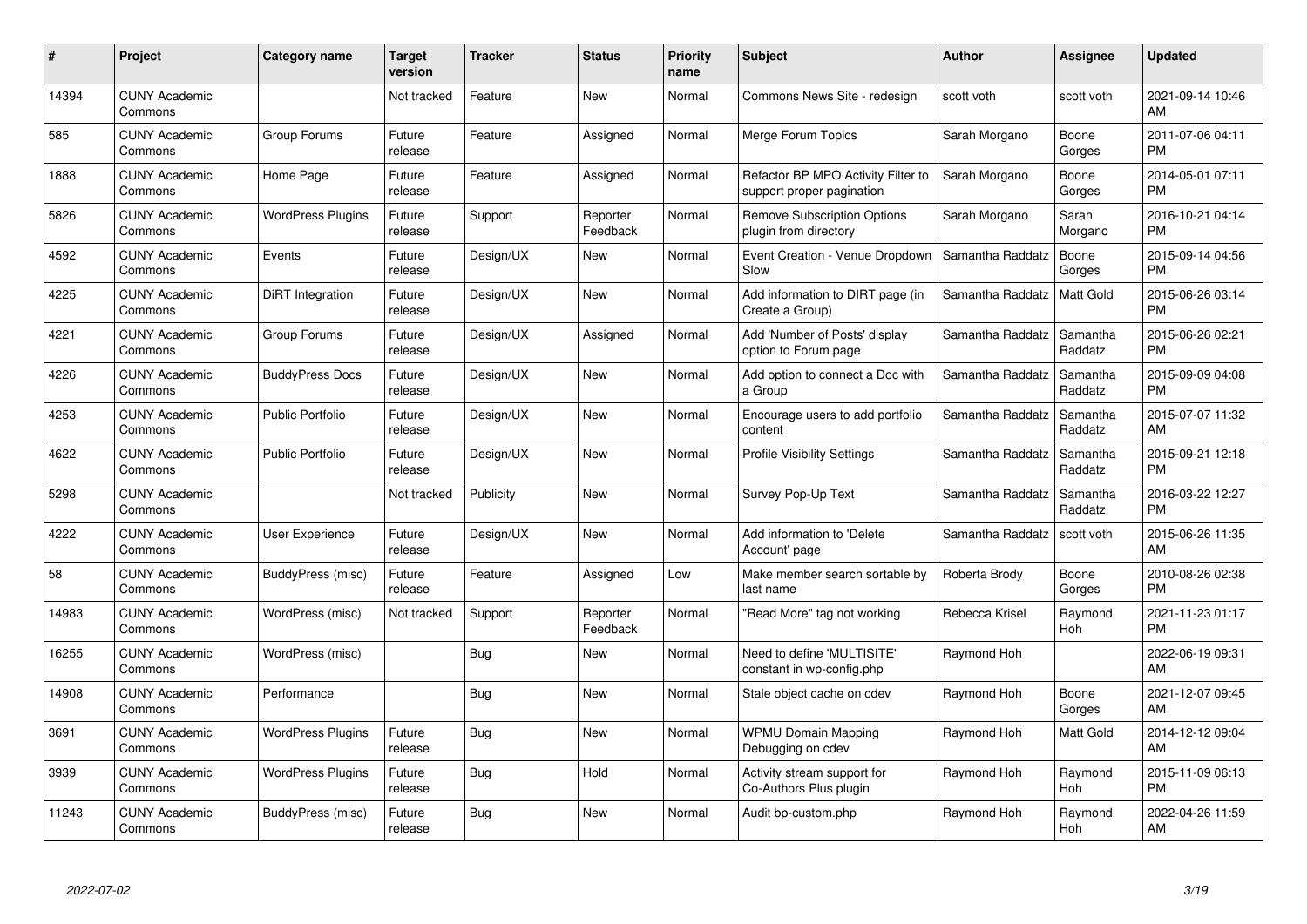| #     | Project                         | <b>Category name</b>     | <b>Target</b><br>version | <b>Tracker</b> | <b>Status</b>        | <b>Priority</b><br>name | <b>Subject</b>                                                                                  | <b>Author</b>           | Assignee            | <b>Updated</b>                |
|-------|---------------------------------|--------------------------|--------------------------|----------------|----------------------|-------------------------|-------------------------------------------------------------------------------------------------|-------------------------|---------------------|-------------------------------|
| 14496 | <b>CUNY Academic</b><br>Commons | Domain Mapping           | Future<br>release        | <b>Bug</b>     | New                  | Normal                  | Mapped domain SSO uses<br>third-party cookies                                                   | Raymond Hoh             | Raymond<br>Hoh      | 2021-05-24 04:03<br><b>PM</b> |
| 16177 | <b>CUNY Academic</b><br>Commons | Reply By Email           |                          | Bug            | New                  | Normal                  | Switch to Inbound mode for RBE                                                                  | Raymond Hoh             | Raymond<br>Hoh      | 2022-05-30 04:32<br><b>PM</b> |
| 16319 | <b>CUNY Academic</b><br>Commons | <b>WordPress Plugins</b> | 2.0.3                    | Bug            | <b>New</b>           | Normal                  | Request for Events Calendar Pro<br>5.14.2 update                                                | Raymond Hoh             | Raymond<br>Hoh      | 2022-07-01 04:16<br><b>PM</b> |
| 11077 | <b>CUNY Academic</b><br>Commons | Events                   | Not tracked              | Feature        | Reporter<br>Feedback | Normal                  | Show event category description<br>in event list view                                           | Raffi<br>Khatchadourian |                     | 2019-02-12 10:38<br><b>PM</b> |
| 14792 | <b>CUNY Academic</b><br>Commons |                          |                          | Bug            | New                  | Normal                  | Inconsistent email notifications<br>from gravity forms                                          | Raffi<br>Khatchadourian |                     | 2021-10-04 01:50<br><b>PM</b> |
| 16290 | <b>CUNY Academic</b><br>Commons |                          |                          | Feature        | Reporter<br>Feedback | Normal                  | Add Table Of Contents Block<br>plug-in                                                          | Raffi<br>Khatchadourian |                     | 2022-06-24 10:26<br>AM        |
| 16294 | <b>CUNY Academic</b><br>Commons |                          |                          | <b>Bug</b>     | <b>New</b>           | Urgent                  | CAC is down                                                                                     | Raffi<br>Khatchadourian |                     | 2022-06-27 02:00<br><b>PM</b> |
| 16314 | <b>CUNY Academic</b><br>Commons | <b>WordPress Plugins</b> |                          | Feature        | <b>New</b>           | Normal                  | Install Multicollab plug-in?                                                                    | Raffi<br>Khatchadourian |                     | 2022-06-29 03:44<br><b>PM</b> |
| 5182  | <b>CUNY Academic</b><br>Commons | Social Paper             | Future<br>release        | Design/UX      | <b>New</b>           | Normal                  | "Publishing" a private paper on<br>social paper?                                                | Raffi<br>Khatchadourian | Boone<br>Gorges     | 2016-10-13 04:12<br><b>PM</b> |
| 15242 | <b>CUNY Academic</b><br>Commons | Performance              | Not tracked              | Bug            | Reporter<br>Feedback | Normal                  | Slugist site                                                                                    | Raffi<br>Khatchadourian | Boone<br>Gorges     | 2022-02-07 11:14<br>AM        |
| 9420  | <b>CUNY Academic</b><br>Commons | cuny.is                  | Not tracked              | Feature        | <b>New</b>           | Normal                  | Request for http://cuny.is/streams                                                              | Raffi<br>Khatchadourian | Marilyn<br>Weber    | 2018-04-02 10:08<br>AM        |
| 8498  | <b>CUNY Academic</b><br>Commons | <b>WordPress Plugins</b> | Future<br>release        | Feature        | <b>New</b>           | Low                     | <b>Gravity Forms Email Users</b>                                                                | Raffi<br>Khatchadourian | Matt Gold           | 2017-10-13 12:58<br><b>PM</b> |
| 15516 | <b>CUNY Academic</b><br>Commons | <b>WordPress Plugins</b> |                          | Bug            | Reporter<br>Feedback | Normal                  | Can't publish or save draft of post<br>on wordpress.com                                         | Raffi<br>Khatchadourian | Raymond<br>Hoh      | 2022-03-02 05:52<br><b>PM</b> |
| 5183  | <b>CUNY Academic</b><br>Commons | Social Paper             | Future<br>release        | Design/UX      | New                  | Normal                  | Creating a new paper when<br>viewing an existing paper                                          | Raffi<br>Khatchadourian | Samantha<br>Raddatz | 2016-02-02 12:09<br><b>PM</b> |
| 8675  | <b>CUNY Academic</b><br>Commons | <b>User Onboarding</b>   | Future<br>release        | Bug            | Reporter<br>Feedback | Low                     | Add new User search screen calls<br>for the input of email address but<br>doesn't work with one | Paul Hebert             | Boone<br>Gorges     | 2017-10-11 11:17<br>AM        |
| 11449 | <b>CUNY Academic</b><br>Commons | WordPress - Media        | Not tracked              | Support        | Reporter<br>Feedback | Normal                  | Cloning Media Library for JITP<br>from Staging to Production Site                               | Patrick DeDauw          | Boone<br>Gorges     | 2019-05-13 12:00<br><b>PM</b> |
| 14483 | <b>CUNY Academic</b><br>Commons | WordPress - Media        | Not tracked              | Bug            | Reporter<br>Feedback | Normal                  | <b>Wordpress PDF Embed Stopped</b><br>Working after JITP Media Clone                            | Patrick DeDauw          | Boone<br>Gorges     | 2021-05-20 01:51<br><b>PM</b> |
| 6665  | <b>CUNY Academic</b><br>Commons |                          | Not tracked              | Publicity      | New                  | Normal                  | Dead Link in 1.10 announcement<br>post                                                          | Paige Dupont            | Stephen Real        | 2016-12-01 03:11<br><b>PM</b> |
| 9346  | <b>CUNY Academic</b><br>Commons | WordPress (misc)         | Not tracked              | Bug            | <b>New</b>           | Normal                  | Clone cetls.bmcc.cuny.edu for<br>development                                                    | Owen Roberts            | Raymond<br>Hoh      | 2018-03-06 05:35<br><b>PM</b> |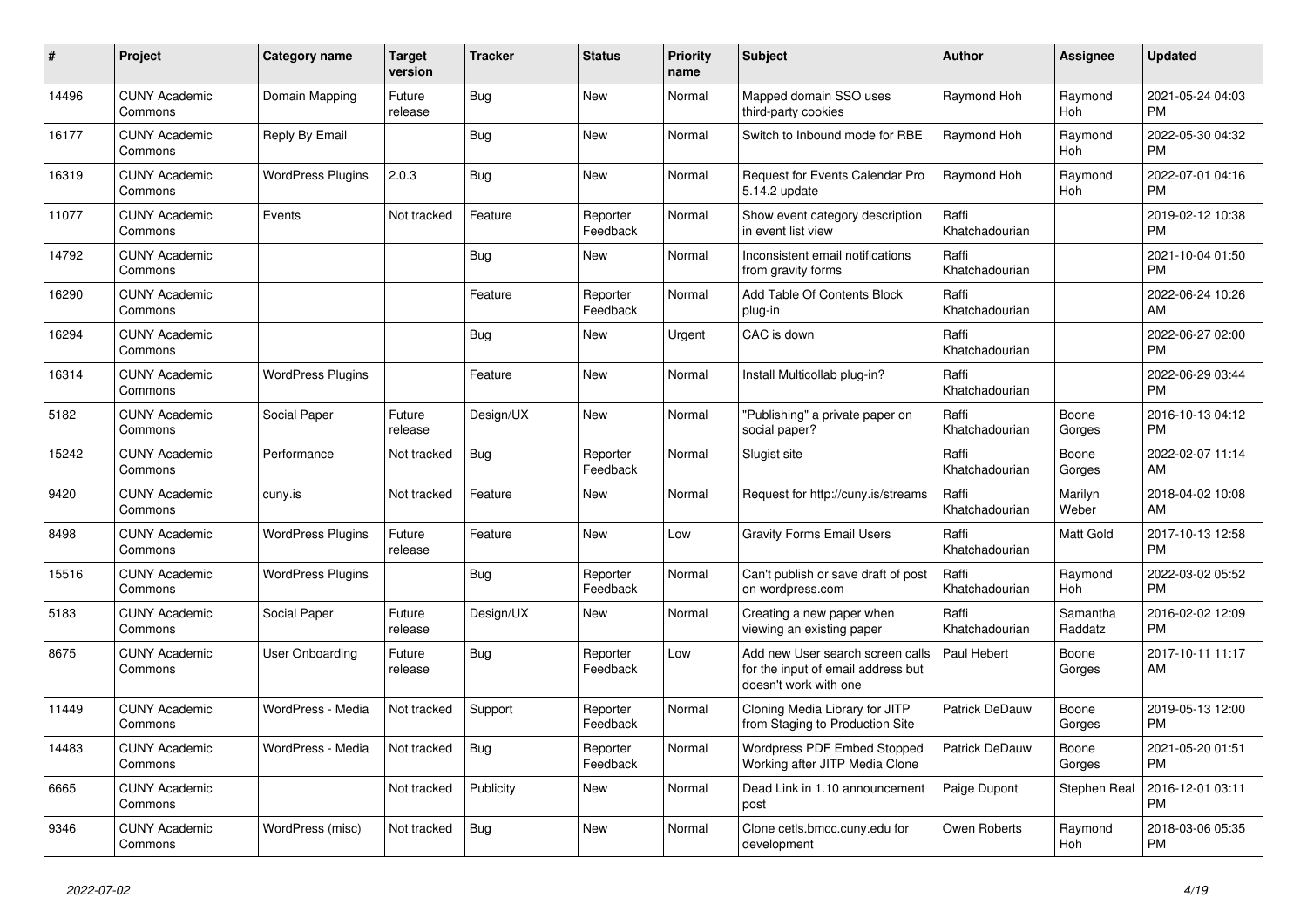| #    | Project                         | <b>Category name</b>     | <b>Target</b><br>version | <b>Tracker</b> | <b>Status</b> | <b>Priority</b><br>name | Subject                                                                                                                                      | Author                 | Assignee            | <b>Updated</b>                |
|------|---------------------------------|--------------------------|--------------------------|----------------|---------------|-------------------------|----------------------------------------------------------------------------------------------------------------------------------------------|------------------------|---------------------|-------------------------------|
| 3475 | <b>CUNY Academic</b><br>Commons | Events                   | Future<br>release        | Feature        | Assigned      | Normal                  | Request to add plugin to<br>streamline room<br>booking/appointment booking                                                                   | Naomi Barrettara       | Boone<br>Gorges     | 2014-12-01 05:14<br>PM.       |
| 2753 | <b>CUNY Academic</b><br>Commons | Public Portfolio         | Future<br>release        | Feature        | <b>New</b>    | Normal                  | Create actual actual tagification in<br>academic interests and other<br>fields                                                               | Micki Kaufman          | Boone<br>Gorges     | 2015-01-05 08:52<br>PM.       |
| 2754 | <b>CUNY Academic</b><br>Commons | Design                   | Future<br>release        | Feature        | Assigned      | Normal                  | Determine strategy for CAC logo<br>handling in top header                                                                                    | Micki Kaufman          | Chris Stein         | 2015-01-05 08:53<br><b>PM</b> |
| 3509 | <b>CUNY Academic</b><br>Commons | Publicity                | 1.7                      | Publicity      | New           | Normal                  | Create 1.7 digital signage imagery                                                                                                           | Micki Kaufman          | Marilyn<br>Weber    | 2014-10-01 12:40<br><b>PM</b> |
| 3506 | <b>CUNY Academic</b><br>Commons | Publicity                | 1.7                      | Publicity      | <b>New</b>    | Normal                  | Prepare 1.7 email messaging                                                                                                                  | Micki Kaufman          | Micki<br>Kaufman    | 2014-10-01 12:36<br><b>PM</b> |
| 3510 | <b>CUNY Academic</b><br>Commons | Publicity                | 1.7                      | Publicity      | Assigned      | Normal                  | Post on the News Blog re: 'My<br>Commons'                                                                                                    | Micki Kaufman          | Sarah<br>Morgano    | 2014-10-15 11:18<br>AM        |
| 3511 | <b>CUNY Academic</b><br>Commons | Publicity                | 1.7                      | Publicity      | Assigned      | Normal                  | Social media for 1.7                                                                                                                         | Micki Kaufman          | Sarah<br>Morgano    | 2014-10-14 03:32<br><b>PM</b> |
| 2167 | <b>CUNY Academic</b><br>Commons | WordPress (misc)         | Future<br>release        | Bug            | Assigned      | Normal                  | <b>CAC-Livestream Plugin Issues</b>                                                                                                          | Michael Smith          | Dominic<br>Giglio   | 2015-01-02 03:06<br><b>PM</b> |
| 3458 | <b>CUNY Academic</b><br>Commons | Groups (misc)            | Future<br>release        | Feature        | Assigned      | Normal                  | Filter Members of Group by<br>Campus                                                                                                         | Michael Smith          | Samantha<br>Raddatz | 2014-09-26 08:32<br><b>PM</b> |
| 9908 | <b>CUNY Academic</b><br>Commons |                          | Not tracked              | Feature        | New           | Normal                  | Is it possible to send email<br>updates to users (or an email<br>address not on the list) for only a<br>single page AFTER being<br>prompted? | <b>Michael Shields</b> | scott voth          | 2018-06-11 01:34<br><b>PM</b> |
| 481  | <b>CUNY Academic</b><br>Commons | Groups (misc)            | Future<br>release        | Feature        | Assigned      | Normal                  | ability to archive inactive groups<br>and blogs                                                                                              | Michael Mandiberg      | Samantha<br>Raddatz | 2015-11-09 05:56<br><b>PM</b> |
| 364  | <b>CUNY Academic</b><br>Commons | <b>WordPress Plugins</b> | Future<br>release        | Feature        | New           | Normal                  | <b>Bulletin Board</b>                                                                                                                        | <b>Matt Gold</b>       |                     | 2015-01-05 08:50<br><b>PM</b> |
| 287  | <b>CUNY Academic</b><br>Commons | WordPress (misc)         | Future<br>release        | Feature        | Assigned      | Normal                  | Create troubleshooting tool for<br>account sign-up                                                                                           | <b>Matt Gold</b>       | Boone<br>Gorges     | 2015-11-09 06:17<br><b>PM</b> |
| 377  | <b>CUNY Academic</b><br>Commons | BuddyPress (misc)        | Future<br>release        | Feature        | Assigned      | Normal                  | Like buttons                                                                                                                                 | <b>Matt Gold</b>       | Boone<br>Gorges     | 2010-11-16 05:13<br><b>PM</b> |
| 435  | <b>CUNY Academic</b><br>Commons | BuddyPress (misc)        | Future<br>release        | Feature        | Assigned      | Normal                  | Include Avatar Images in Forum<br><b>Post Notification Emails</b>                                                                            | Matt Gold              | Boone<br>Gorges     | 2010-12-08 12:40<br>PM        |
| 500  | <b>CUNY Academic</b><br>Commons | BuddyPress (misc)        | Future<br>release        | Feature        | Assigned      | Normal                  | Export Group Data                                                                                                                            | Matt Gold              | Boone<br>Gorges     | 2010-12-19 12:09<br>PM        |
| 554  | <b>CUNY Academic</b><br>Commons | BuddyPress (misc)        | Future<br>release        | Feature        | Assigned      | Normal                  | Add Trackback notifications to<br>site-wide activity feed                                                                                    | Matt Gold              | Boone<br>Gorges     | 2015-11-09 06:19<br><b>PM</b> |
| 599  | <b>CUNY Academic</b><br>Commons | BuddyPress (misc)        | Future<br>release        | Feature        | Assigned      | Normal                  | Consider adding rating plugins for<br>BuddyPress/BBPress                                                                                     | Matt Gold              | Boone<br>Gorges     | 2011-08-22 06:50<br>PM        |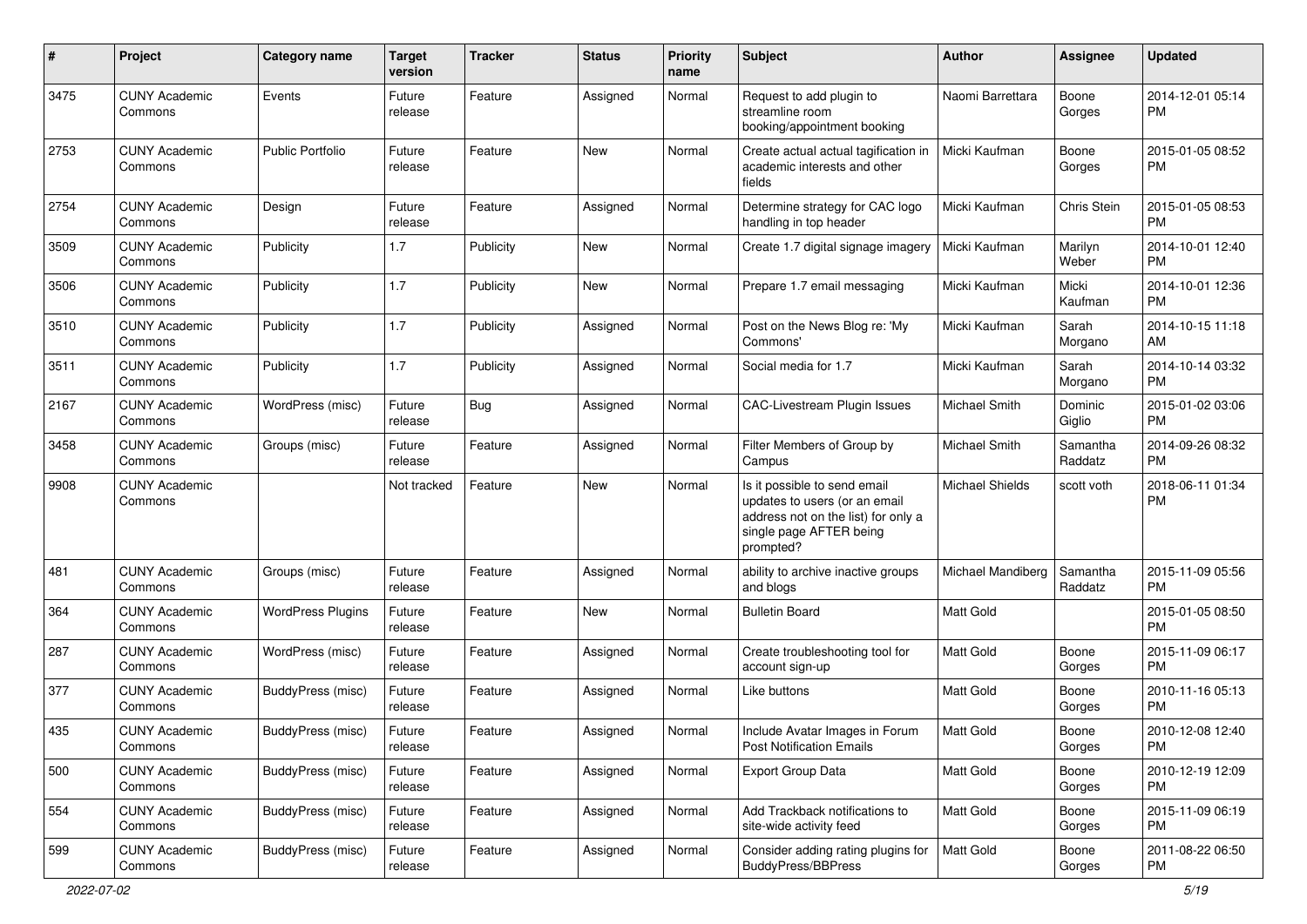| #    | Project                         | <b>Category name</b>     | <b>Target</b><br>version | <b>Tracker</b> | <b>Status</b>        | Priority<br>name | <b>Subject</b>                                                        | <b>Author</b>    | <b>Assignee</b> | <b>Updated</b>                |
|------|---------------------------------|--------------------------|--------------------------|----------------|----------------------|------------------|-----------------------------------------------------------------------|------------------|-----------------|-------------------------------|
| 635  | <b>CUNY Academic</b><br>Commons | BuddyPress (misc)        | Future<br>release        | Feature        | Assigned             | Normal           | Big Blue Button -<br>Videoconferencing in Groups and<br><b>Blogs</b>  | <b>Matt Gold</b> | Boone<br>Gorges | 2011-03-14 03:24<br>PM.       |
| 658  | <b>CUNY Academic</b><br>Commons | <b>WordPress Plugins</b> | Future<br>release        | Feature        | Assigned             | Normal           | Rebulid Sitewide Tag Suggestion                                       | <b>Matt Gold</b> | Boone<br>Gorges | 2015-01-05 08:47<br>PM.       |
| 1562 | <b>CUNY Academic</b><br>Commons | <b>WordPress Plugins</b> | Future<br>release        | Feature        | Assigned             | Low              | Play with NYT Collaborative<br><b>Authoring Tool</b>                  | <b>Matt Gold</b> | Boone<br>Gorges | 2015-01-05 08:47<br>PM.       |
| 2013 | <b>CUNY Academic</b><br>Commons | <b>Public Portfolio</b>  | Future<br>release        | Feature        | Assigned             | Low              | Have Profile Privacy Options show<br>up only for filled-in fields     | Matt Gold        | Boone<br>Gorges | 2015-11-09 06:09<br>PM.       |
| 2223 | <b>CUNY Academic</b><br>Commons | <b>WordPress Plugins</b> | Future<br>release        | Feature        | Assigned             | Low              | Add Participad to the CUNY<br><b>Academic Commons</b>                 | <b>Matt Gold</b> | Boone<br>Gorges | 2014-09-17 10:03<br>PM.       |
| 2523 | <b>CUNY Academic</b><br>Commons | <b>BuddyPress Docs</b>   | Future<br>release        | Feature        | Assigned             | Normal           | Allow Users to Upload Images to<br><b>BP</b> Docs                     | <b>Matt Gold</b> | Boone<br>Gorges | 2015-11-09 06:14<br><b>PM</b> |
| 3042 | <b>CUNY Academic</b><br>Commons | <b>Public Portfolio</b>  | Future<br>release        | Feature        | Assigned             | Normal           | Browsing member interests                                             | Matt Gold        | Boone<br>Gorges | 2015-03-21 09:04<br><b>PM</b> |
| 3080 | <b>CUNY Academic</b><br>Commons | <b>Group Files</b>       | Future<br>release        | Feature        | Assigned             | Low              | Create a system to keep track of<br>file changes                      | Matt Gold        | Boone<br>Gorges | 2014-02-26 10:04<br><b>PM</b> |
| 3220 | <b>CUNY Academic</b><br>Commons | Public Portfolio         | Future<br>release        | Feature        | Assigned             | Normal           | Add indent/outdent option to<br>Formatting Buttons on Profile<br>Page | <b>Matt Gold</b> | Boone<br>Gorges | 2014-05-21 10:39<br>PM        |
| 3308 | <b>CUNY Academic</b><br>Commons | Group Invitations        | Future<br>release        | Feature        | Assigned             | Normal           | Allow members to rescind group<br>invitations                         | Matt Gold        | Boone<br>Gorges | 2015-04-01 08:53<br>PM.       |
| 3419 | <b>CUNY Academic</b><br>Commons | Group Invitations        | 1.6.14                   | Bug            | Testing<br>Required  | Normal           | Neatening the display of<br>messages on group requests                | <b>Matt Gold</b> | Boone<br>Gorges | 2014-09-01 09:29<br><b>PM</b> |
| 3759 | <b>CUNY Academic</b><br>Commons | WordPress (misc)         | Future<br>release        | Feature        | Assigned             | Normal           | Review Interface for Adding Users<br>to Blogs                         | <b>Matt Gold</b> | Boone<br>Gorges | 2015-03-24 05:52<br><b>PM</b> |
| 3768 | <b>CUNY Academic</b><br>Commons | Public Portfolio         | Future<br>release        | Feature        | Assigned             | Normal           | Institutions/Past positions on<br>public portfolios                   | <b>Matt Gold</b> | Boone<br>Gorges | 2018-04-23 10:44<br>AM        |
| 4053 | <b>CUNY Academic</b><br>Commons | Events                   | Future<br>release        | Feature        | Assigned             | Normal           | Create new tab for past events                                        | <b>Matt Gold</b> | Boone<br>Gorges | 2015-05-12 02:10<br>PM.       |
| 4238 | <b>CUNY Academic</b><br>Commons | Events                   | Future<br>release        | Feature        | Assigned             | Normal           | Copy Events to Other Groups?                                          | Matt Gold        | Boone<br>Gorges | 2015-07-02 10:08<br>AM.       |
| 4903 | <b>CUNY Academic</b><br>Commons | Events                   | Future<br>release        | Design/UX      | Assigned             | Normal           | Improving visual appearance of<br>event calendars                     | Matt Gold        | Boone<br>Gorges | 2016-10-13 11:51<br>AM        |
| 4980 | <b>CUNY Academic</b><br>Commons | Home Page                | Future<br>release        | Feature        | Assigned             | Normal           | CAC Featured Content -- Adding<br>Randomization                       | Matt Gold        | Boone<br>Gorges | 2016-12-12 03:01<br>PM.       |
| 5696 | <b>CUNY Academic</b><br>Commons | Events                   | Future<br>release        | Feature        | Assigned             | Normal           | Events Calendar - display options<br>/ calendar aggregation           | Matt Gold        | Boone<br>Gorges | 2016-10-13 11:44<br>AM        |
| 6014 | <b>CUNY Academic</b><br>Commons | Publicity                | Future<br>release        | Publicity      | Reporter<br>Feedback | Normal           | Google search listing                                                 | Matt Gold        | Boone<br>Gorges | 2016-09-21 03:48<br><b>PM</b> |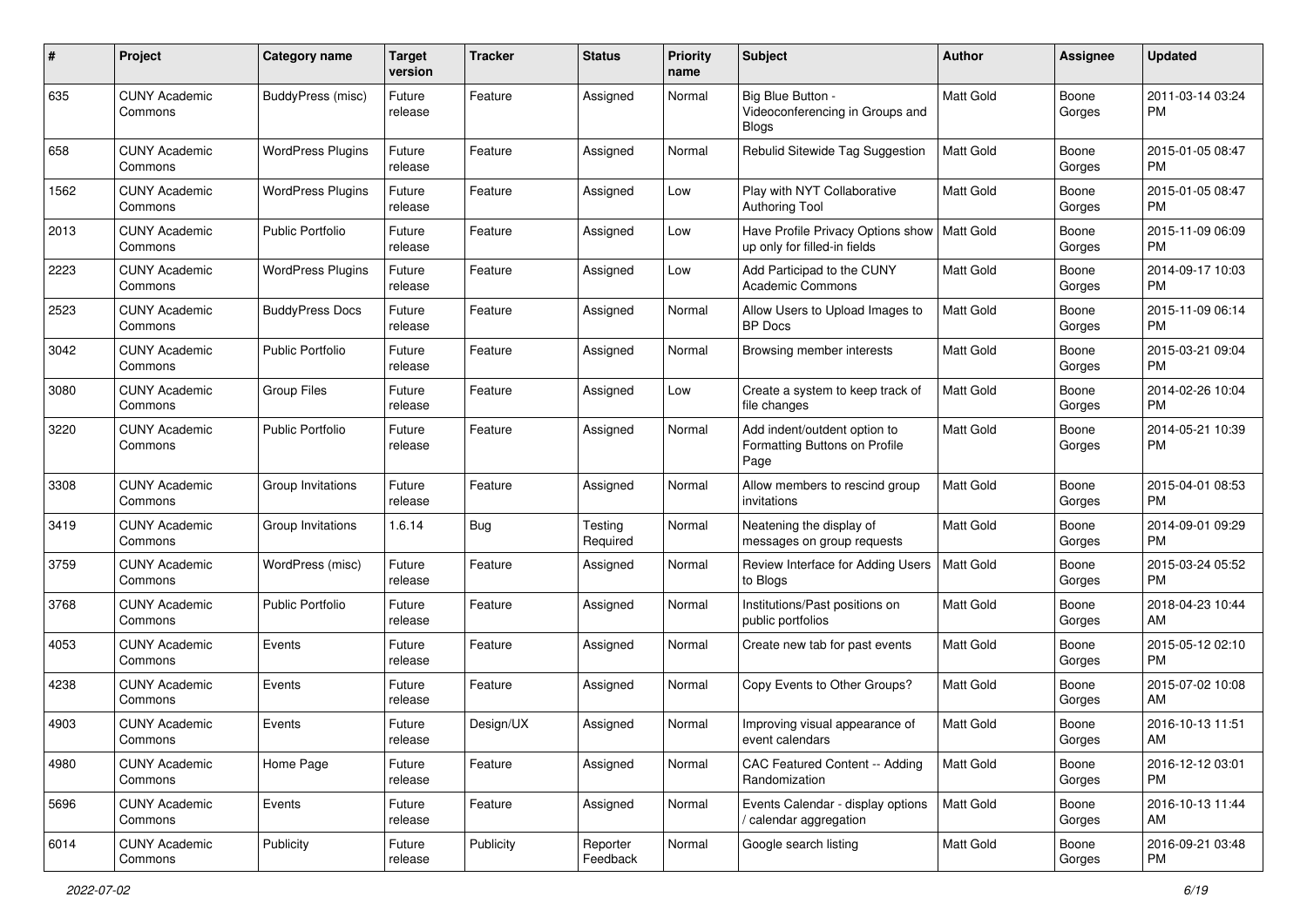| #     | <b>Project</b>                  | Category name              | <b>Target</b><br>version | <b>Tracker</b> | <b>Status</b>        | <b>Priority</b><br>name | <b>Subject</b>                                                        | <b>Author</b>    | Assignee           | <b>Updated</b>                |
|-------|---------------------------------|----------------------------|--------------------------|----------------|----------------------|-------------------------|-----------------------------------------------------------------------|------------------|--------------------|-------------------------------|
| 8756  | <b>CUNY Academic</b><br>Commons | Group Blogs                | Future<br>release        | Feature        | Hold                 | Normal                  | Connect multiple blogs to one<br>group?                               | <b>Matt Gold</b> | Boone<br>Gorges    | 2017-09-30 10:42<br>AM        |
| 8836  | <b>CUNY Academic</b><br>Commons | Blogs (BuddyPress)         | Future<br>release        | Feature        | Assigned             | Normal                  | Redesign site launch process                                          | <b>Matt Gold</b> | Boone<br>Gorges    | 2019-10-03 02:49<br><b>PM</b> |
| 8900  | <b>CUNY Academic</b><br>Commons | Accessibility              | Future<br>release        | Feature        | Assigned             | Normal                  | Look into tools to enforce<br>accessibility in WP environment         | Matt Gold        | Boone<br>Gorges    | 2022-04-26 11:59<br>AM.       |
| 8901  | <b>CUNY Academic</b><br>Commons | Accessibility              | Future<br>release        | Feature        | Assigned             | Normal                  | Theme analysis for accessibility                                      | <b>Matt Gold</b> | Boone<br>Gorges    | 2022-04-26 11:59<br>AM        |
| 9941  | <b>CUNY Academic</b><br>Commons | Wiki                       | Not tracked              | Support        | Assigned             | Normal                  | Wiki functionality                                                    | <b>Matt Gold</b> | Boone<br>Gorges    | 2018-06-26 10:57<br>AM.       |
| 9947  | <b>CUNY Academic</b><br>Commons | <b>WordPress Plugins</b>   | Future<br>release        | Feature        | Reporter<br>Feedback | Normal                  | Install H5P quiz plugin                                               | Matt Gold        | Boone<br>Gorges    | 2018-09-11 11:01<br><b>AM</b> |
| 9979  | <b>CUNY Academic</b><br>Commons | <b>Email Notifications</b> | Not tracked              | Bug            | Reporter<br>Feedback | Normal                  | Reports of slow email activation<br>emails                            | <b>Matt Gold</b> | Boone<br>Gorges    | 2018-08-29 09:40<br><b>PM</b> |
| 10040 | <b>CUNY Academic</b><br>Commons | WordPress (misc)           | Not tracked              | Bug            | Reporter<br>Feedback | Normal                  | User doesn't see full list of themes                                  | <b>Matt Gold</b> | Boone<br>Gorges    | 2018-07-25 10:12<br>AM.       |
| 13949 | <b>CUNY Academic</b><br>Commons |                            | Not tracked              | Bug            | New                  | Normal                  | Continued debugging of runaway<br>MySQL connections                   | Matt Gold        | Boone<br>Gorges    | 2021-09-14 10:42<br>AM        |
| 15604 | <b>CUNY Academic</b><br>Commons | <b>Email Notifications</b> | Future<br>release        | Feature        | Assigned             | Normal                  | Restructure Commons Group<br>Digest Email Messages                    | <b>Matt Gold</b> | Boone<br>Gorges    | 2022-05-26 10:45<br>AM        |
| 16307 | <b>CUNY Academic</b><br>Commons |                            |                          | Bug            | <b>New</b>           | Normal                  | Add brief messaging to<br>accept/decline group membership<br>requests | <b>Matt Gold</b> | Boone<br>Gorges    | 2022-06-27 06:13<br>PM        |
| 365   | <b>CUNY Academic</b><br>Commons | WordPress (misc)           | Future<br>release        | Feature        | Assigned             | Normal                  | <b>Create Mouseover Tooltips</b><br>throughout Site                   | Matt Gold        | <b>Chris Stein</b> | 2015-11-09 06:18<br><b>PM</b> |
| 1544  | <b>CUNY Academic</b><br>Commons | Groups (misc)              | Future<br>release        | Feature        | Reporter<br>Feedback | Normal                  | Group Filtering and Sorting                                           | <b>Matt Gold</b> | Chris Stein        | 2019-03-01 02:25<br><b>PM</b> |
| 3354  | <b>CUNY Academic</b><br>Commons | <b>Group Files</b>         | Future<br>release        | Feature        | Assigned             | Low                     | Allow Group Download of Multiple<br><b>Selected Files</b>             | Matt Gold        | Chris Stein        | 2014-08-01 08:50<br>AM        |
| 3770  | <b>CUNY Academic</b><br>Commons | <b>Public Portfolio</b>    | Future<br>release        | Feature        | Assigned             | Normal                  | Improve Layout/Formatting of<br>Positions Area on Public Portfolios   | Matt Gold        | Chris Stein        | 2015-04-01 09:17<br><b>PM</b> |
| 9028  | <b>CUNY Academic</b><br>Commons | Onboarding                 | Future<br>release        | Feature        | Assigned             | Normal                  | suggest groups to new members<br>during the registration process      | Matt Gold        | <b>Chris Stein</b> | 2018-10-24 12:34<br><b>PM</b> |
| 412   | <b>CUNY Academic</b><br>Commons | <b>WordPress Themes</b>    | Future<br>release        | Feature        | Assigned             | Normal                  | <b>Featured Themes</b>                                                | <b>Matt Gold</b> | Dominic<br>Giglio  | 2015-01-05 08:44<br><b>PM</b> |
| 940   | <b>CUNY Academic</b><br>Commons | Redmine                    | Future<br>release        | Feature        | Assigned             | Low                     | Communication with users after<br>releases                            | Matt Gold        | Dominic<br>Giglio  | 2012-09-09 04:36<br><b>PM</b> |
| 8666  | <b>CUNY Academic</b><br>Commons | Teaching                   | Not tracked              | Documentation  | Assigned             | Normal                  | Create Teaching on the Commons<br>Resource Page                       | Matt Gold        | Laurie Hurson      | 2019-09-23 03:16<br><b>PM</b> |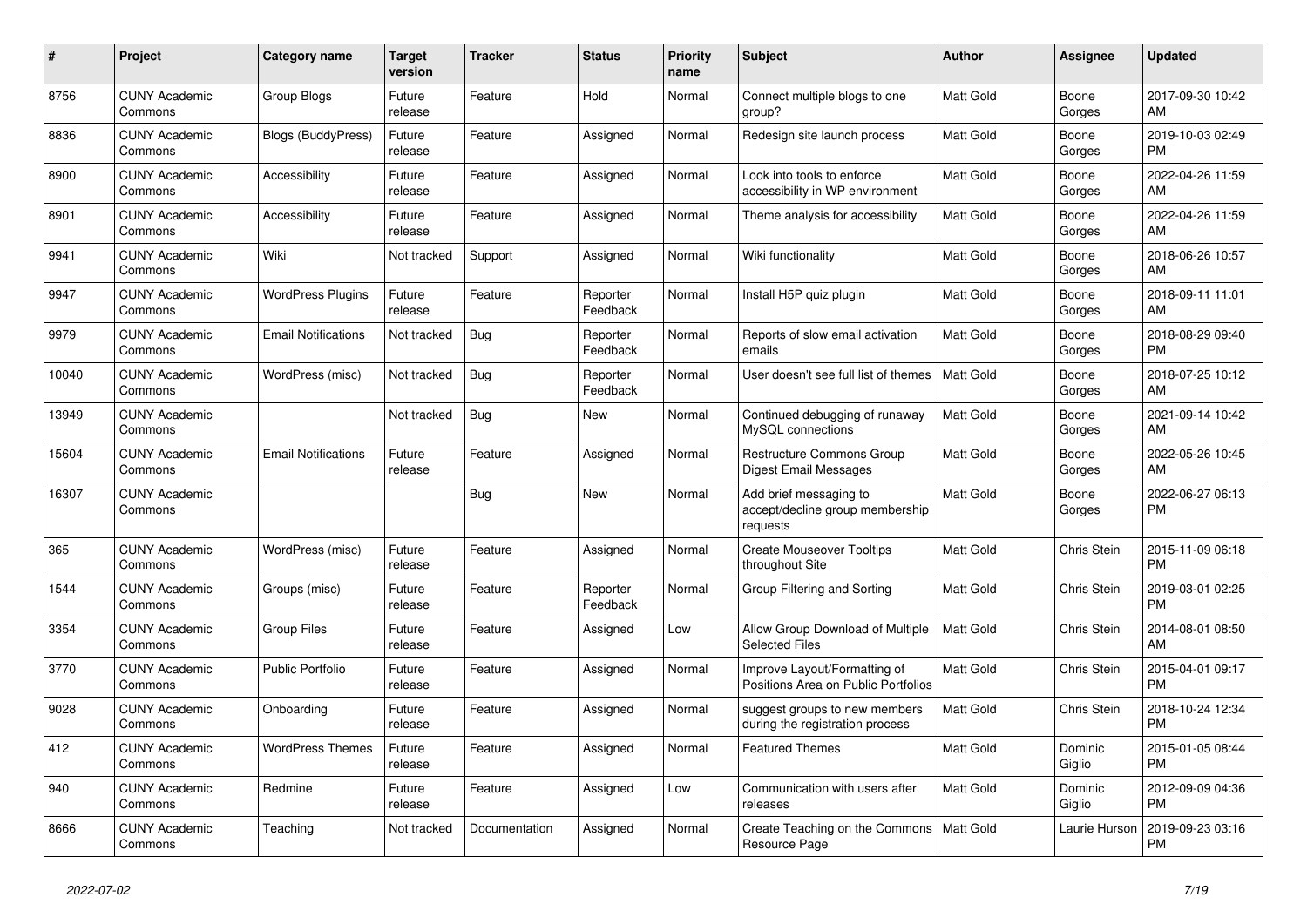| $\#$ | Project                         | <b>Category name</b>       | <b>Target</b><br>version | <b>Tracker</b> | <b>Status</b> | <b>Priority</b><br>name | <b>Subject</b>                                                                        | Author           | Assignee              | <b>Updated</b>                |
|------|---------------------------------|----------------------------|--------------------------|----------------|---------------|-------------------------|---------------------------------------------------------------------------------------|------------------|-----------------------|-------------------------------|
| 5955 | <b>CUNY Academic</b><br>Commons | Outreach                   | Future<br>release        | Feature        | Assigned      | Normal                  | Create auto-newsletter for<br>commons members                                         | <b>Matt Gold</b> | Luke Waltzer          | 2016-08-30 10:34<br>AM        |
| 6298 | <b>CUNY Academic</b><br>Commons | User Experience            | Not tracked              | Design/UX      | Assigned      | Normal                  | Examine data from survey                                                              | Matt Gold        | Margaret<br>Galvan    | 2016-10-14 12:16<br><b>PM</b> |
| 8837 | <b>CUNY Academic</b><br>Commons |                            | Not tracked              | Feature        | Assigned      | Normal                  | Create a form to request info from<br>people requesting premium<br>themes and plugins | <b>Matt Gold</b> | Marilyn<br>Weber      | 2017-11-14 03:35<br><b>PM</b> |
| 370  | <b>CUNY Academic</b><br>Commons | Registration               | Future<br>release        | Feature        | Assigned      | High                    | <b>Guest Accounts</b>                                                                 | <b>Matt Gold</b> | Matt Gold             | 2015-04-09 09:33<br>PM        |
| 3657 | <b>CUNY Academic</b><br>Commons | WordPress (misc)           | Not tracked              | Feature        | <b>New</b>    | Normal                  | Create alert for GC email<br>addresses                                                | Matt Gold        | Matt Gold             | 2016-04-14 11:29<br><b>PM</b> |
| 8898 | <b>CUNY Academic</b><br>Commons | Social Paper               | Not tracked              | Feature        | Assigned      | Normal                  | Usage data on docs and social<br>paper                                                | <b>Matt Gold</b> | Matt Gold             | 2017-11-16 11:32<br>AM        |
| 9015 | <b>CUNY Academic</b><br>Commons | Groups (misc)              | Not tracked              | Outreach       | Assigned      | Normal                  | Email group admins the email<br>addresses of their groups                             | Matt Gold        | Matt Gold             | 2018-01-02 09:54<br>AM        |
| 8902 | <b>CUNY Academic</b><br>Commons | Design                     | Not tracked              | Feature        | Assigned      | Normal                  | Report back on research on<br><b>BuddyPress themes</b>                                | Matt Gold        | Michael Smith         | 2017-11-10 12:31<br><b>PM</b> |
| 333  | <b>CUNY Academic</b><br>Commons | <b>Email Notifications</b> | Future<br>release        | Feature        | Assigned      | Low                     | Delay Forum Notification Email<br>Delivery Until After Editing Period<br>Ends         | Matt Gold        | Raymond<br><b>Hoh</b> | 2015-11-09 06:01<br><b>PM</b> |
| 1192 | <b>CUNY Academic</b><br>Commons | <b>Group Files</b>         | Future<br>release        | Feature        | Assigned      | Low                     | When posting group files, allow<br>users to add a category without<br>saving          | <b>Matt Gold</b> | Raymond<br><b>Hoh</b> | 2015-11-09 05:53<br><b>PM</b> |
| 3369 | <b>CUNY Academic</b><br>Commons | Reply By Email             | Not tracked              | Outreach       | Hold          | Normal                  | Release reply by email to WP<br>plugin directory                                      | Matt Gold        | Raymond<br>Hoh        | 2016-03-01 12:46<br>PM        |
| 3517 | <b>CUNY Academic</b><br>Commons | My Commons                 | Future<br>release        | Feature        | Assigned      | Normal                  | Mute/Unmute My Commons<br>updates                                                     | Matt Gold        | Raymond<br>Hoh        | 2015-11-09 01:19<br><b>PM</b> |
| 3536 | <b>CUNY Academic</b><br>Commons | My Commons                 | Future<br>release        | Feature        | Assigned      | Normal                  | Infinite Scroll on My Commons<br>page                                                 | <b>Matt Gold</b> | Raymond<br><b>Hoh</b> | 2015-04-13 04:42<br><b>PM</b> |
| 3577 | <b>CUNY Academic</b><br>Commons | My Commons                 | Future<br>release        | Design/UX      | Assigned      | Normal                  | Replies to items in My Commons                                                        | Matt Gold        | Raymond<br>Hoh        | 2015-04-09 05:19<br><b>PM</b> |
| 3662 | <b>CUNY Academic</b><br>Commons | <b>SEO</b>                 | Future<br>release        | Feature        | Assigned      | Normal                  | Duplicate Content/SEO/Google<br>issues                                                | Matt Gold        | Raymond<br><b>Hoh</b> | 2015-04-13 04:37<br><b>PM</b> |
| 5016 | <b>CUNY Academic</b><br>Commons | Events                     | Future<br>release        | Feature        | Assigned      | Low                     | Allow comments to be posted on<br>events                                              | Matt Gold        | Raymond<br><b>Hoh</b> | 2019-03-01 02:23<br><b>PM</b> |
| 5691 | <b>CUNY Academic</b><br>Commons | <b>Blogs (BuddyPress)</b>  | Future<br>release        | Bug            | Assigned      | High                    | Differing numbers on Sites display                                                    | <b>Matt Gold</b> | Raymond<br>Hoh        | 2016-06-13 01:37<br><b>PM</b> |
| 6671 | <b>CUNY Academic</b><br>Commons | Reply By Email             | Not tracked              | <b>Bug</b>     | Assigned      | Normal                  | 'Post too often" RBE error<br>message                                                 | <b>Matt Gold</b> | Raymond<br>Hoh        | 2016-11-11 09:55<br>AM        |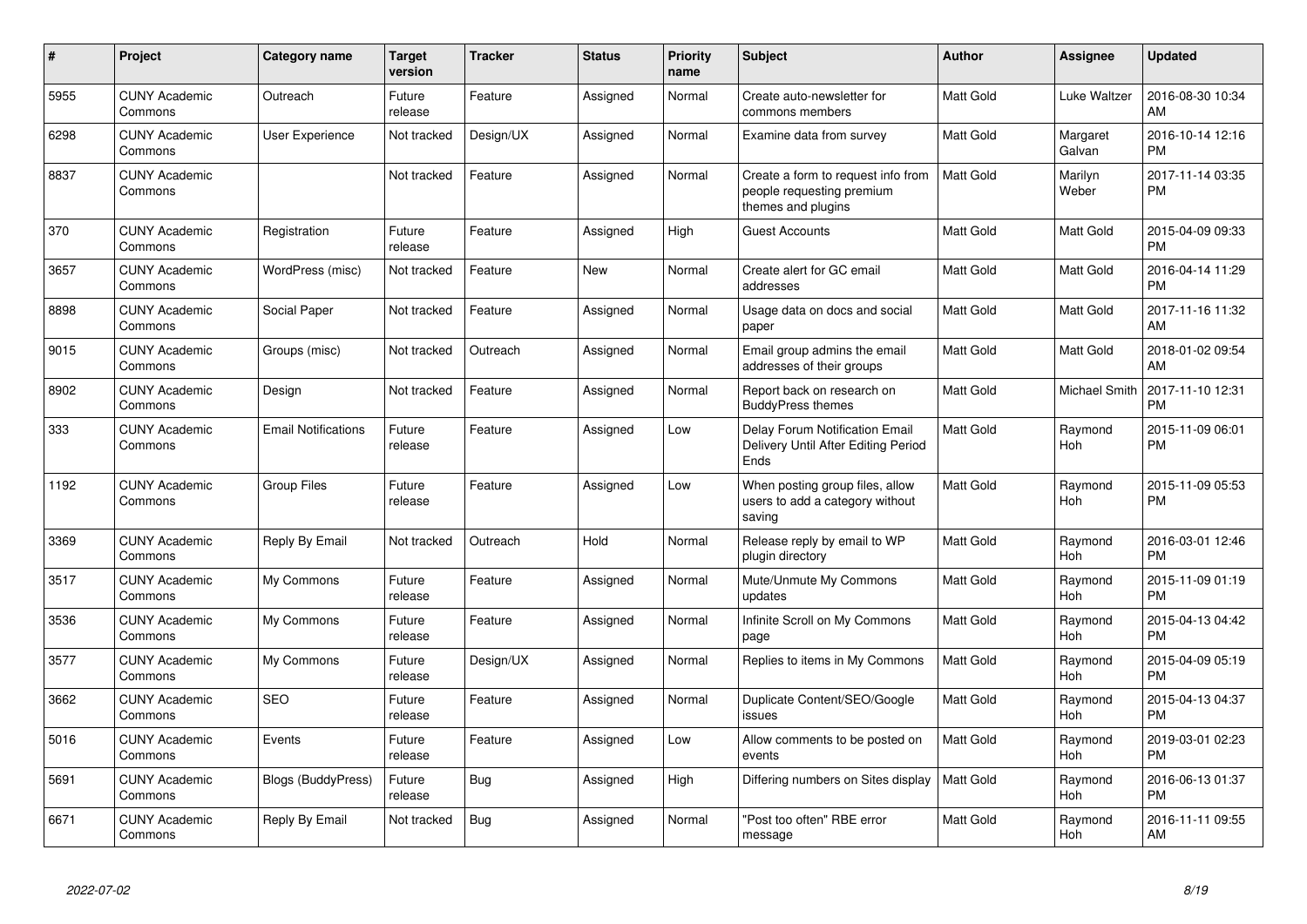| $\pmb{\#}$ | <b>Project</b>                  | <b>Category name</b>     | Target<br>version | <b>Tracker</b> | <b>Status</b>        | Priority<br>name | <b>Subject</b>                                                                            | <b>Author</b>    | Assignee            | <b>Updated</b>                |
|------------|---------------------------------|--------------------------|-------------------|----------------|----------------------|------------------|-------------------------------------------------------------------------------------------|------------------|---------------------|-------------------------------|
| 6995       | <b>CUNY Academic</b><br>Commons | Home Page                | Not tracked       | <b>Bug</b>     | Assigned             | Normal           | member filter on homepage not<br>working                                                  | <b>Matt Gold</b> | Raymond<br>Hoh      | 2016-12-11 09:46<br><b>PM</b> |
| 7115       | <b>CUNY Academic</b><br>Commons | Groups (misc)            | Future<br>release | Feature        | Reporter<br>Feedback | Normal           | make licensing info clear during<br>group creation                                        | <b>Matt Gold</b> | Raymond<br>Hoh      | 2020-12-08 11:32<br>AM        |
| 8976       | <b>CUNY Academic</b><br>Commons | Reply By Email           | Not tracked       | Feature        | Assigned             | Normal           | Package RBE new topics posting?                                                           | <b>Matt Gold</b> | Raymond<br>Hoh      | 2017-12-04 02:34<br><b>PM</b> |
| 8991       | <b>CUNY Academic</b><br>Commons | Reply By Email           | Not tracked       | Bug            | Hold                 | Normal           | RBE duplicate email message<br>issue                                                      | <b>Matt Gold</b> | Raymond<br>Hoh      | 2018-02-18 08:53<br><b>PM</b> |
| 10659      | <b>CUNY Academic</b><br>Commons | Group Forums             | Future<br>release | Feature        | Assigned             | Normal           | Post to multiple groups via email                                                         | <b>Matt Gold</b> | Raymond<br>Hoh      | 2018-11-15 12:54<br>AM        |
| 497        | <b>CUNY Academic</b><br>Commons | <b>WordPress Plugins</b> | Future<br>release | Feature        | Assigned             | Normal           | Drag and Drop Ordering on<br><b>Gallery Post Plugin</b>                                   | <b>Matt Gold</b> | Ron Rennick         | 2015-11-09 06:18<br><b>PM</b> |
| 310        | <b>CUNY Academic</b><br>Commons | BuddyPress (misc)        | Future<br>release | Feature        | Assigned             | Low              | <b>Friend Request Email</b>                                                               | <b>Matt Gold</b> | Samantha<br>Raddatz | 2015-11-09 05:08<br><b>PM</b> |
| 653        | <b>CUNY Academic</b><br>Commons | Group Blogs              | Future<br>release | Feature        | Assigned             | Normal           | Redesign Integration of Groups<br>and Blogs                                               | <b>Matt Gold</b> | Samantha<br>Raddatz | 2015-11-09 05:40<br><b>PM</b> |
| 1105       | <b>CUNY Academic</b><br>Commons | WordPress (misc)         | Future<br>release | Feature        | Assigned             | Normal           | Rephrase Blog Privacy Options                                                             | Matt Gold        | Samantha<br>Raddatz | 2015-11-09 06:19<br><b>PM</b> |
| 1456       | <b>CUNY Academic</b><br>Commons | Group Invitations        | Future<br>release | Feature        | Reporter<br>Feedback | Low              | Invite to Group Button from Profile<br>Field                                              | <b>Matt Gold</b> | Samantha<br>Raddatz | 2015-11-09 05:59<br><b>PM</b> |
| 4027       | <b>CUNY Academic</b><br>Commons | Commons In A Box         | Not tracked       | Design/UX      | Assigned             | Normal           | Usability review of CBOX update<br>procedures                                             | <b>Matt Gold</b> | Samantha<br>Raddatz | 2015-05-11 06:36<br><b>PM</b> |
| 4235       | <b>CUNY Academic</b><br>Commons |                          | Not tracked       | Design/UX      | Assigned             | Normal           | Explore user experience around<br>comments on forum topics vs docs                        | <b>Matt Gold</b> | Samantha<br>Raddatz | 2015-07-21 10:23<br>AM        |
| 4404       | <b>CUNY Academic</b><br>Commons | <b>Public Portfolio</b>  | Future<br>release | Design/UX      | Assigned             | Normal           | Change color of permissions info<br>on portfolio editing interface                        | <b>Matt Gold</b> | Samantha<br>Raddatz | 2015-08-11 05:28<br><b>PM</b> |
| 4661       | <b>CUNY Academic</b><br>Commons | <b>User Experience</b>   | Future<br>release | Bug            | Assigned             | Normal           | <b>Simplify Events text</b>                                                               | <b>Matt Gold</b> | Samantha<br>Raddatz | 2015-10-02 09:06<br><b>PM</b> |
| 4986       | <b>CUNY Academic</b><br>Commons | <b>ZenDesk</b>           | Not tracked       | Support        | Assigned             | Normal           | Prepare documentation for<br>Zendesk re web widget                                        | <b>Matt Gold</b> | Samantha<br>Raddatz | 2016-02-25 03:09<br><b>PM</b> |
| 636        | <b>CUNY Academic</b><br>Commons | WordPress (misc)         | Not tracked       | Support        | Assigned             | Normal           | Create Lynda.com-like Table of<br><b>Contents for Prospective Tutorial</b><br>Screencasts | <b>Matt Gold</b> | scott voth          | 2016-02-23 03:12<br><b>PM</b> |
| 3524       | <b>CUNY Academic</b><br>Commons | Documentation            | Not tracked       | Documentation  | Assigned             | Normal           | Post describing all you can do<br>when starting up a new blog/group                       | <b>Matt Gold</b> | scott voth          | 2014-10-04 12:56<br><b>PM</b> |
| 6115       | <b>CUNY Academic</b><br>Commons | Publicity                | Not tracked       | Feature        | Assigned             | Normal           | create digital signage for GC                                                             | <b>Matt Gold</b> | scott voth          | 2016-10-11 10:09<br><b>PM</b> |
| 4070       | <b>CUNY Academic</b><br>Commons | Analytics                | Not tracked       | Support        | Assigned             | Normal           | Request for JITP site analytics                                                           | <b>Matt Gold</b> | Seth Persons        | 2016-02-23 03:09<br><b>PM</b> |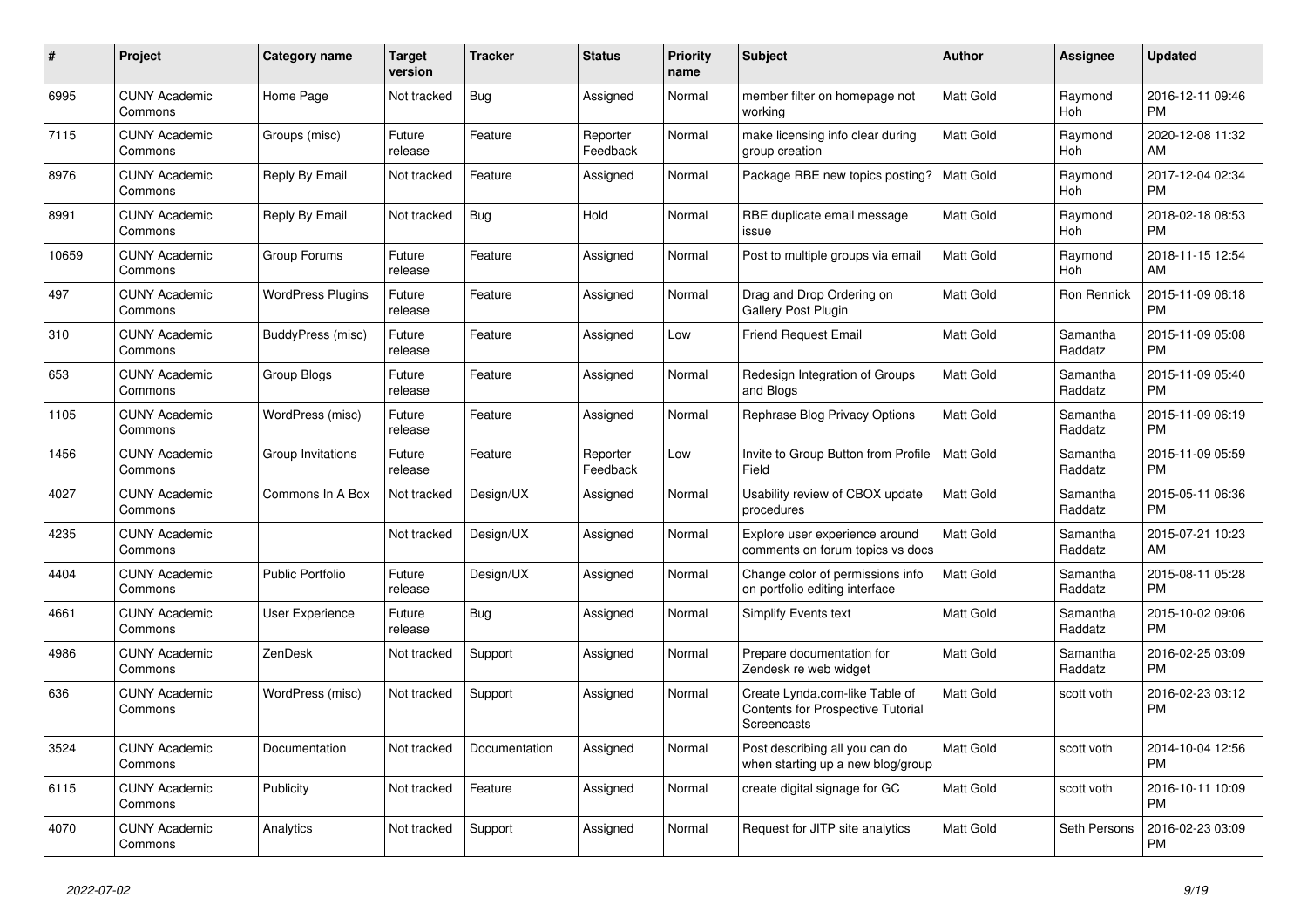| $\#$  | Project                         | <b>Category name</b>       | <b>Target</b><br>version | <b>Tracker</b> | <b>Status</b>        | <b>Priority</b><br>name | <b>Subject</b>                                                  | <b>Author</b>    | Assignee            | <b>Updated</b>                |
|-------|---------------------------------|----------------------------|--------------------------|----------------|----------------------|-------------------------|-----------------------------------------------------------------|------------------|---------------------|-------------------------------|
| 5316  | <b>CUNY Academic</b><br>Commons | <b>User Experience</b>     | Future<br>release        | Feature        | Assigned             | Normal                  | Prompt user email address<br>updates                            | <b>Matt Gold</b> | Stephen Real        | 2016-12-21 03:30<br><b>PM</b> |
| 3090  | <b>CUNY Academic</b><br>Commons | Twitter page               | Future<br>release        | Feature        | Assigned             | Normal                  | Prevent Retweets from showing<br>up on Commons twitter page     | <b>Matt Gold</b> | Tahir Butt          | 2016-10-24 11:31<br>AM        |
| 6426  | <b>CUNY Academic</b><br>Commons | Spam/Spam<br>Prevention    | Future<br>release        | Feature        | Assigned             | Normal                  | Force captcha on all comments?                                  | <b>Matt Gold</b> | Tahir Butt          | 2016-10-24 02:06<br><b>PM</b> |
| 5581  | <b>CUNY Academic</b><br>Commons | Analytics                  | Future<br>release        | Feature        | Assigned             | Normal                  | <b>Explore alternatives to Google</b><br>Analytics              | <b>Matt Gold</b> | Valerie<br>Townsend | 2020-04-17 03:12<br><b>PM</b> |
| 10769 | <b>CUNY Academic</b><br>Commons | <b>WordPress Themes</b>    | Not tracked              | Bug            | Reporter<br>Feedback | Normal                  | 2011 Theme Sidebar                                              | Mark Webb        |                     | 2018-12-04 04:09<br><b>PM</b> |
| 11120 | <b>CUNY Academic</b><br>Commons | <b>WordPress Plugins</b>   | Not tracked              | Bug            | Reporter<br>Feedback | Normal                  | Events Manager Events Not<br>Showing Up                         | Mark Webb        |                     | 2019-02-27 04:10<br><b>PM</b> |
| 10678 | <b>CUNY Academic</b><br>Commons |                            | Not tracked              | Bug            | Reporter<br>Feedback | High                    | Newsletter Plugin Not Sending<br><b>Out Newsletters</b>         | Mark Webb        | Boone<br>Gorges     | 2019-09-16 09:38<br><b>PM</b> |
| 10262 | <b>CUNY Academic</b><br>Commons |                            | Not tracked              | Bug            | Reporter<br>Feedback | Normal                  | Newsletter Plugin: Broken Image<br>at Bottom of All Newsletters | Mark Webb        | Raymond<br>Hoh      | 2018-08-30 05:17<br><b>PM</b> |
| 5199  | <b>CUNY Academic</b><br>Commons | Social Paper               | Future<br>release        | Feature        | <b>New</b>           | Normal                  | add tables to the SP editor                                     | Marilyn Weber    |                     | 2016-10-24 11:27<br>AM        |
| 5205  | <b>CUNY Academic</b><br>Commons | Social Paper               | Future<br>release        | Feature        | <b>New</b>           | Normal                  | Social Paper folders                                            | Marilyn Weber    |                     | 2016-02-11 10:24<br><b>PM</b> |
| 5992  | <b>CUNY Academic</b><br>Commons | <b>Email Notifications</b> | Future<br>release        | Feature        | <b>New</b>           | Normal                  | Changing the From line of<br>autogenerated blog emails          | Marilyn Weber    |                     | 2018-09-27 05:19<br><b>PM</b> |
| 10273 | <b>CUNY Academic</b><br>Commons | Registration               | Not tracked              | Support        | Reporter<br>Feedback | Normal                  | users combining CF and campus<br>address                        | Marilyn Weber    |                     | 2019-09-18 10:58<br>AM        |
| 10657 | <b>CUNY Academic</b><br>Commons |                            | Not tracked              | Support        | Reporter<br>Feedback | Normal                  | child theme problems                                            | Marilyn Weber    |                     | 2018-11-08 01:19<br><b>PM</b> |
| 11509 | <b>CUNY Academic</b><br>Commons |                            | Not tracked              | Support        | Reporter<br>Feedback | Normal                  | deleted Page causing a Menu<br>problem?                         | Marilyn Weber    |                     | 2019-06-04 09:54<br>AM        |
| 11519 | <b>CUNY Academic</b><br>Commons |                            | Not tracked              | Support        | Assigned             | Normal                  | comment option not appearing                                    | Marilyn Weber    |                     | 2019-09-24 10:28<br>AM        |
| 11771 | <b>CUNY Academic</b><br>Commons |                            | Not tracked              | Support        | Reporter<br>Feedback | Normal                  | post displays in sections                                       | Marilyn Weber    |                     | 2019-08-20 10:34<br>AM        |
| 11787 | <b>CUNY Academic</b><br>Commons |                            | Not tracked              | Support        | Reporter<br>Feedback | Normal                  | automated comments notifications<br>on ZenDesk                  | Marilyn Weber    |                     | 2019-08-26 06:18<br><b>PM</b> |
| 11848 | <b>CUNY Academic</b><br>Commons |                            | Not tracked              | Support        | Hold                 | Normal                  | a Dean of Faculty wants to share<br>a large file                | Marilyn Weber    |                     | 2019-09-24 08:44<br>AM        |
| 12350 | <b>CUNY Academic</b><br>Commons | <b>Blogs (BuddyPress)</b>  | Not tracked              | Support        | Reporter<br>Feedback | Normal                  | URL creation problem                                            | Marilyn Weber    |                     | 2020-02-03 11:27<br>AM        |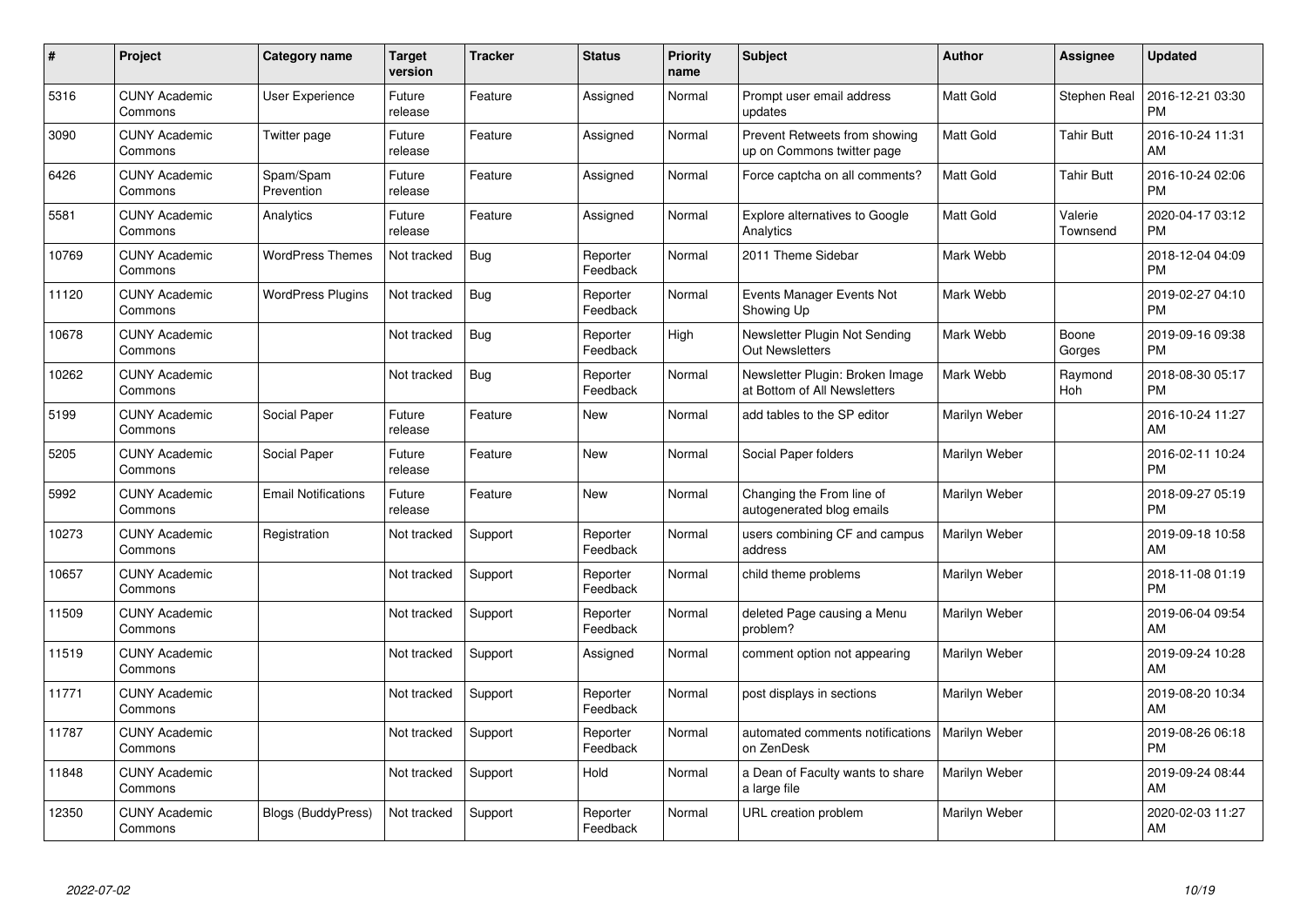| #     | Project                         | Category name           | <b>Target</b><br>version | <b>Tracker</b> | <b>Status</b>        | <b>Priority</b><br>name | <b>Subject</b>                                                                                | <b>Author</b> | Assignee | <b>Updated</b>                |
|-------|---------------------------------|-------------------------|--------------------------|----------------|----------------------|-------------------------|-----------------------------------------------------------------------------------------------|---------------|----------|-------------------------------|
| 12352 | <b>CUNY Academic</b><br>Commons |                         | Not tracked              | Support        | <b>New</b>           | Normal                  | "posts list" page builder block<br>option                                                     | Marilyn Weber |          | 2020-02-03 01:29<br><b>PM</b> |
| 12360 | <b>CUNY Academic</b><br>Commons | <b>WordPress Themes</b> | Not tracked              | <b>Bug</b>     | Reporter<br>Feedback | Normal                  | site just says "DANTE We are<br>currently in maintenance mode,<br>please check back shortly." | Marilyn Weber |          | 2020-02-04 12:13<br><b>PM</b> |
| 13034 | <b>CUNY Academic</b><br>Commons |                         | Not tracked              | Support        | Reporter<br>Feedback | Normal                  | a site is asking people to join the<br>Commons to get a download                              | Marilyn Weber |          | 2020-07-12 07:23<br>AM        |
| 13255 | <b>CUNY Academic</b><br>Commons |                         | Not tracked              | Support        | Reporter<br>Feedback | Normal                  | Accessibility problems                                                                        | Marilyn Weber |          | 2020-09-01 05:48<br><b>PM</b> |
| 13912 | <b>CUNY Academic</b><br>Commons |                         | Not tracked              | Feature        | Hold                 | Low                     | posting "missed schedule"                                                                     | Marilyn Weber |          | 2021-02-23 10:46<br>AM        |
| 13975 | <b>CUNY Academic</b><br>Commons | Social Paper            | Not tracked              | Support        | Reporter<br>Feedback | Normal                  | can't approve comments on Social<br>Paper paper                                               | Marilyn Weber |          | 2021-02-12 09:33<br>AM        |
| 14074 | <b>CUNY Academic</b><br>Commons | WordPress (misc)        | Not tracked              | Support        | Reporter<br>Feedback | Normal                  | page password protection problem                                                              | Marilyn Weber |          | 2021-03-02 11:03<br>AM        |
| 14398 | <b>CUNY Academic</b><br>Commons |                         | Not tracked              | Support        | Reporter<br>Feedback | Normal                  | Events plug-in notification problem                                                           | Marilyn Weber |          | 2021-05-11 11:21<br><b>AM</b> |
| 14784 | <b>CUNY Academic</b><br>Commons |                         |                          | Support        | Reporter<br>Feedback | Normal                  | User report of logo problem when<br>using Customizer theme                                    | Marilyn Weber |          | 2021-09-17 10:25<br>AM        |
| 14900 | <b>CUNY Academic</b><br>Commons |                         | Not tracked              | Support        | Reporter<br>Feedback | Normal                  | previous theme?                                                                               | Marilyn Weber |          | 2021-10-25 10:31<br>AM        |
| 14911 | <b>CUNY Academic</b><br>Commons | <b>WordPress Themes</b> | Not tracked              | Support        | New                  | Normal                  | Twentytwentyone theme                                                                         | Marilyn Weber |          | 2021-10-28 10:37<br>AM        |
| 15045 | <b>CUNY Academic</b><br>Commons |                         |                          | Support        | <b>New</b>           | Normal                  | no result for KCeL in the search<br>box on the commons                                        | Marilyn Weber |          | 2021-12-10 11:29<br>AM        |
| 15169 | <b>CUNY Academic</b><br>Commons |                         | 2.0.3                    | Support        | Reporter<br>Feedback | Normal                  | new Prelude website zipfiles for<br>custom theme and other files.                             | Marilyn Weber |          | 2022-06-29 11:32<br>AM        |
| 15260 | <b>CUNY Academic</b><br>Commons |                         |                          | Support        | Reporter<br>Feedback | Normal                  | Diacritical markings   European<br><b>Stages</b>                                              | Marilyn Weber |          | 2022-02-04 08:16<br>AM        |
| 15370 | <b>CUNY Academic</b><br>Commons |                         |                          | Support        | Reporter<br>Feedback | Normal                  | All-in-One Event Calendar?                                                                    | Marilyn Weber |          | 2022-02-17 11:03<br>AM        |
| 15565 | <b>CUNY Academic</b><br>Commons |                         |                          | Support        | <b>New</b>           | Normal                  | Events - send updates to an email<br>listserv                                                 | Marilyn Weber |          | 2022-03-10 01:06<br><b>PM</b> |
| 15655 | <b>CUNY Academic</b><br>Commons |                         | 2.0.3                    | Support        | Reporter<br>Feedback | Normal                  | Event Aggregator plugin?                                                                      | Marilyn Weber |          | 2022-06-29 11:32<br><b>AM</b> |
| 15685 | <b>CUNY Academic</b><br>Commons |                         |                          | Support        | <b>New</b>           | High                    | problem with chrome?                                                                          | Marilyn Weber |          | 2022-04-25 03:40<br><b>PM</b> |
| 15816 | <b>CUNY Academic</b><br>Commons |                         | Not tracked              | Support        | <b>New</b>           | Normal                  | slow loading at SPS                                                                           | Marilyn Weber |          | 2022-04-05 01:26<br>PM        |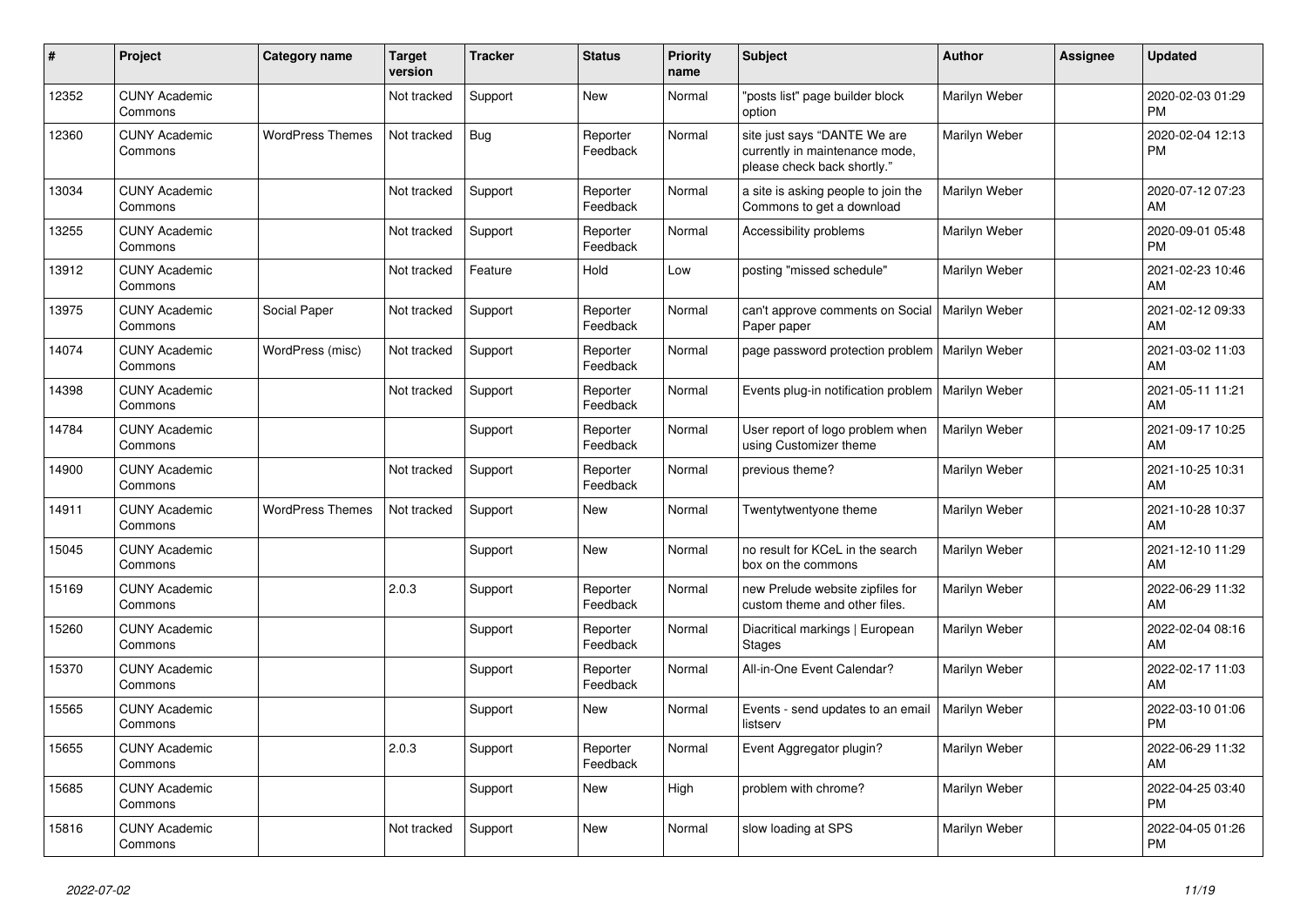| #     | Project                         | <b>Category name</b>       | <b>Target</b><br>version | <b>Tracker</b> | <b>Status</b>        | <b>Priority</b><br>name | <b>Subject</b>                                                                                                                                        | <b>Author</b>   | <b>Assignee</b>     | <b>Updated</b>                |
|-------|---------------------------------|----------------------------|--------------------------|----------------|----------------------|-------------------------|-------------------------------------------------------------------------------------------------------------------------------------------------------|-----------------|---------------------|-------------------------------|
| 16099 | <b>CUNY Academic</b><br>Commons |                            |                          | Support        | Reporter<br>Feedback | Normal                  | request for Newsletter Glue                                                                                                                           | Marilyn Weber   |                     | 2022-05-13 12:14<br><b>PM</b> |
| 5052  | <b>CUNY Academic</b><br>Commons | Social Paper               | Future<br>release        | Feature        | New                  | Low                     | Sentence by sentence or line by<br>line comments (SP suggestion #3)                                                                                   | Marilyn Weber   | Boone<br>Gorges     | 2016-02-11 10:24<br><b>PM</b> |
| 9207  | <b>CUNY Academic</b><br>Commons |                            | Future<br>release        | Support        | Reporter<br>Feedback | Normal                  | display dashboards made in<br>Tableau?                                                                                                                | Marilyn Weber   | Boone<br>Gorges     | 2018-04-10 10:42<br>AM        |
| 9835  | <b>CUNY Academic</b><br>Commons | Group Forums               | Future<br>release        | Bug            | Assigned             | Normal                  | add a "like" function?                                                                                                                                | Marilyn Weber   | Erik Trainer        | 2018-06-05 01:49<br><b>PM</b> |
| 12382 | <b>CUNY Academic</b><br>Commons | Membership                 | Not tracked              | Support        | <b>New</b>           | Normal                  | Email request change                                                                                                                                  | Marilyn Weber   | Marilyn<br>Weber    | 2020-02-06 12:56<br><b>PM</b> |
| 8607  | <b>CUNY Academic</b><br>Commons |                            | Not tracked              | Support        | <b>New</b>           | Normal                  | Paypal?                                                                                                                                               | Marilyn Weber   | Matt Gold           | 2018-05-15 01:37<br><b>PM</b> |
| 5282  | <b>CUNY Academic</b><br>Commons | Social Paper               | Future<br>release        | Bug            | <b>New</b>           | Normal                  | Replying via email directs to paper<br>but not individual comment.                                                                                    | Marilyn Weber   | Raymond<br>Hoh      | 2016-03-02 01:48<br><b>PM</b> |
| 11149 | <b>CUNY Academic</b><br>Commons |                            | Not tracked              | Support        | Reporter<br>Feedback | Normal                  | comments getting blocked                                                                                                                              | Marilyn Weber   | Raymond<br>Hoh      | 2019-03-26 11:40<br>AM        |
| 11971 | <b>CUNY Academic</b><br>Commons | <b>Email Notifications</b> | Future<br>release        | Bug            | Reporter<br>Feedback | Low                     | Pictures obscured in emailed post<br>notifications                                                                                                    | Marilyn Weber   | Raymond<br>Hoh      | 2019-11-21 01:14<br><b>PM</b> |
| 12741 | <b>CUNY Academic</b><br>Commons | <b>WordPress Plugins</b>   | Not tracked              | Support        | Reporter<br>Feedback | Normal                  | Tableau Public Viz Block                                                                                                                              | Marilyn Weber   | Raymond<br>Hoh      | 2020-05-12 11:00<br>AM        |
| 13286 | <b>CUNY Academic</b><br>Commons |                            | Not tracked              | Support        | <b>New</b>           | Normal                  | problem connecting with<br>WordPress app                                                                                                              | Marilyn Weber   | Raymond<br>Hoh      | 2020-09-08 11:16<br>AM        |
| 13328 | <b>CUNY Academic</b><br>Commons | Group Forums               | Not tracked              | Bug            | Reporter<br>Feedback | Normal                  | cross-posting in two related<br>groups                                                                                                                | Marilyn Weber   | Raymond<br>Hoh      | 2020-09-15 10:39<br><b>PM</b> |
| 16110 | <b>CUNY Academic</b><br>Commons |                            |                          | Support        | Reporter<br>Feedback | Normal                  | remove Creative Commons<br>license from pages?                                                                                                        | Marilyn Weber   | Raymond<br>Hoh      | 2022-05-17 06:11<br><b>PM</b> |
| 5050  | <b>CUNY Academic</b><br>Commons | Social Paper               | Future<br>release        | Feature        | <b>New</b>           | Low                     | Making comments visible in SP<br>editing mode (SP suggestion #1)                                                                                      | Marilyn Weber   | Samantha<br>Raddatz | 2019-09-17 11:10<br><b>PM</b> |
| 5053  | <b>CUNY Academic</b><br>Commons | Social Paper               | Future<br>release        | Feature        | New                  | Low                     | Scrollable menu to add readers<br>(SP suggestion #4)                                                                                                  | Marilyn Weber   | Samantha<br>Raddatz | 2016-04-21 05:21<br><b>PM</b> |
| 5058  | <b>CUNY Academic</b><br>Commons | Social Paper               | Future<br>release        | Feature        | New                  | Low                     | Can there be a clearer signal that<br>even when comments have<br>already been made you add<br>comments by clicking on the side?<br>(SP suggestion #5) | Marilyn Weber   | Samantha<br>Raddatz | 2016-02-11 10:24<br><b>PM</b> |
| 5397  | <b>CUNY Academic</b><br>Commons | Social Paper               | Future<br>release        | Feature        | New                  | Normal                  | frustrating to have to<br>enable/disable in SP                                                                                                        | Marilyn Weber   | Samantha<br>Raddatz | 2016-04-20 03:39<br><b>PM</b> |
| 8078  | <b>CUNY Academic</b><br>Commons | <b>WordPress Plugins</b>   | Future<br>release        | System Upgrade | Assigned             | Normal                  | <b>CommentPress Updates</b>                                                                                                                           | Margaret Galvan | Christian<br>Wach   | 2017-05-08 03:49<br><b>PM</b> |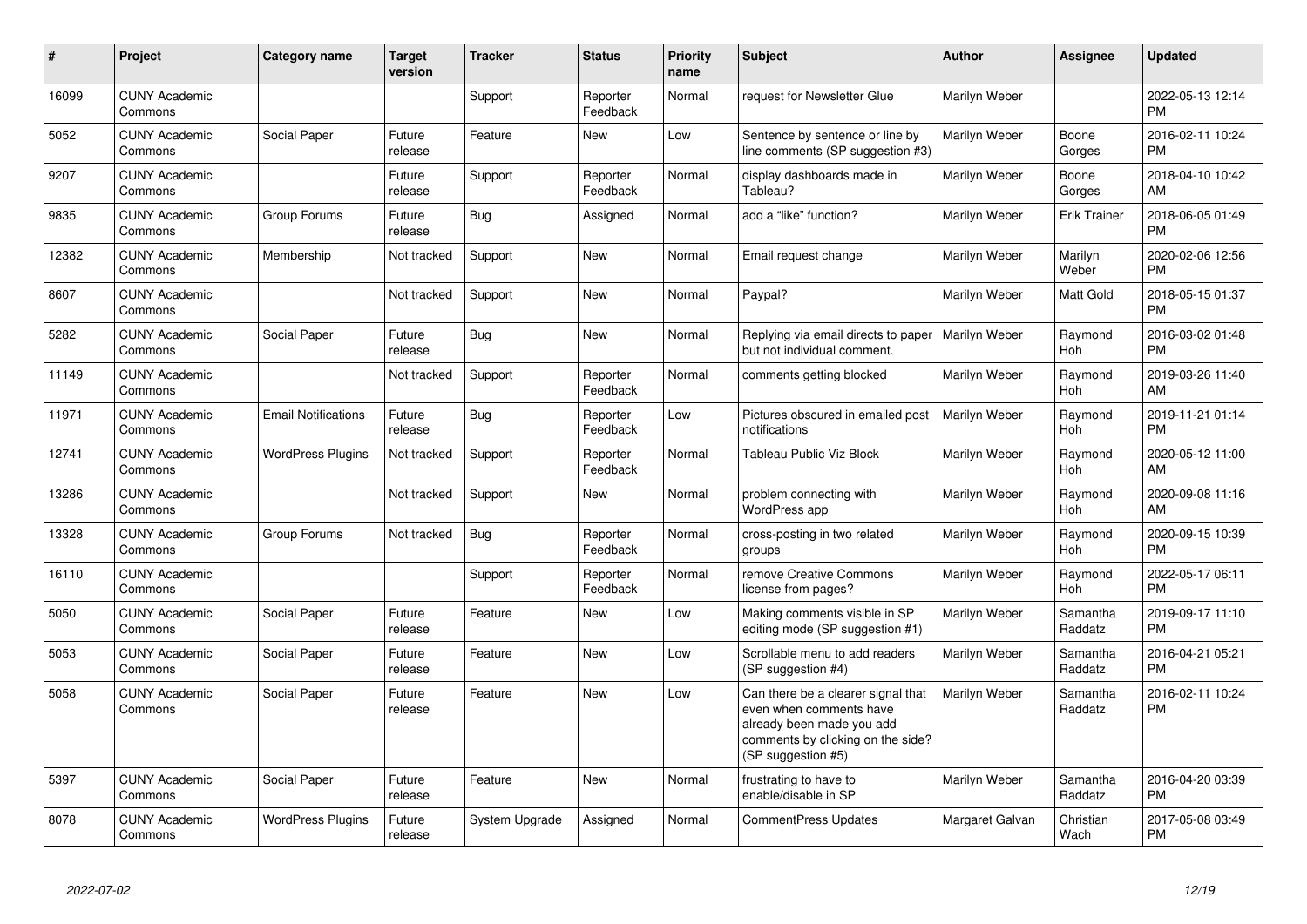| #     | Project                         | <b>Category name</b>      | Target<br>version | <b>Tracker</b> | <b>Status</b>        | <b>Priority</b><br>name | <b>Subject</b>                                                                             | <b>Author</b>   | <b>Assignee</b>     | <b>Updated</b>                |
|-------|---------------------------------|---------------------------|-------------------|----------------|----------------------|-------------------------|--------------------------------------------------------------------------------------------|-----------------|---------------------|-------------------------------|
| 7828  | <b>CUNY Academic</b><br>Commons |                           | Not tracked       | Feature        | Assigned             | Normal                  | Theme Assessment 2017                                                                      | Margaret Galvan | Margaret<br>Galvan  | 2017-05-02 10:41<br><b>PM</b> |
| 8211  | <b>CUNY Academic</b><br>Commons | <b>WordPress Themes</b>   | Future<br>release | Feature        | New                  | Normal                  | Theme Suggestions: Material<br>Design-Inspired Themes                                      | Margaret Galvan | Margaret<br>Galvan  | 2017-08-07 02:48<br><b>PM</b> |
| 6356  | <b>CUNY Academic</b><br>Commons | <b>WordPress Plugins</b>  | Future<br>release | <b>Bug</b>     | Reporter<br>Feedback | Low                     | Should Subscribe2 be<br>deprecated?                                                        | Luke Waltzer    |                     | 2017-03-20 12:20<br><b>PM</b> |
| 6389  | <b>CUNY Academic</b><br>Commons | <b>BuddyPress Docs</b>    | Future<br>release | Feature        | <b>New</b>           | Low                     | <b>Make Discussion Area Visible</b><br>When Editing a Doc                                  | Luke Waltzer    | Boone<br>Gorges     | 2016-10-21 04:16<br><b>PM</b> |
| 7981  | <b>CUNY Academic</b><br>Commons | Social Paper              | Future<br>release | Bug            | <b>New</b>           | Normal                  | Social Paper comments should<br>not go to spam                                             | Luke Waltzer    | Boone<br>Gorges     | 2018-04-16 03:52<br><b>PM</b> |
| 8835  | <b>CUNY Academic</b><br>Commons | <b>Blogs (BuddyPress)</b> | Future<br>release | Feature        | New                  | Normal                  | Extend cuny.is shortlinks to sites                                                         | Luke Waltzer    | Boone<br>Gorges     | 2022-04-26 11:59<br><b>AM</b> |
| 9211  | <b>CUNY Academic</b><br>Commons | <b>WordPress Plugins</b>  | Future<br>release | Support        | Reporter<br>Feedback | Normal                  | Auto-Role Setting in Forum Plugin<br><b>Causing Some Confusion</b>                         | Luke Waltzer    | Boone<br>Gorges     | 2018-03-13 11:44<br>AM        |
| 9895  | <b>CUNY Academic</b><br>Commons | Onboarding                | Future<br>release | Feature        | Assigned             | Normal                  | Add "Accept Invitation"<br>link/button/function to Group<br>and/or Site invitation emails? | Luke Waltzer    | Boone<br>Gorges     | 2018-06-07 12:42<br>PM        |
| 5268  | <b>CUNY Academic</b><br>Commons | Group Forums              | Future<br>release | Bug            | Assigned             | Normal                  | Long-time to post to multiple<br>groups                                                    | Luke Waltzer    | Daniel Jones        | 2016-09-07 06:31<br><b>PM</b> |
| 6078  | <b>CUNY Academic</b><br>Commons | <b>Blogs (BuddyPress)</b> | Future<br>release | Feature        | <b>New</b>           | Normal                  | <b>Explore Adding Network Blog</b><br>Metadata Plugin                                      | Luke Waltzer    | Luke Waltzer        | 2016-10-11 10:29<br><b>PM</b> |
| 6392  | <b>CUNY Academic</b><br>Commons | Group Forums              | Future<br>release | Design/UX      | Assigned             | Low                     | Composition/Preview Panes in<br>Forum Posts                                                | Luke Waltzer    | Paige Dupont        | 2016-10-21 04:26<br>PM        |
| 7624  | <b>CUNY Academic</b><br>Commons | BuddyPress (misc)         | Future<br>release | Design/UX      | <b>New</b>           | Normal                  | <b>BP Notifications</b>                                                                    | Luke Waltzer    | Paige Dupont        | 2017-02-08 10:43<br><b>PM</b> |
| 6644  | <b>CUNY Academic</b><br>Commons |                           | Not tracked       | <b>Bug</b>     | Reporter<br>Feedback | High                    | White Screen at Login Pge                                                                  | Luke Waltzer    | Raymond<br>Hoh      | 2016-11-21 10:34<br><b>PM</b> |
| 7928  | <b>CUNY Academic</b><br>Commons | Group Forums              | Not tracked       | <b>Bug</b>     | New                  | Normal                  | Duplicate Forum post                                                                       | Luke Waltzer    | Raymond<br>Hoh      | 2017-04-11 09:27<br><b>PM</b> |
| 13430 | <b>CUNY Academic</b><br>Commons | Reply By Email            | Not tracked       | Bug            | New                  | Normal                  | Delay in RBE                                                                               | Luke Waltzer    | Raymond<br>Hoh      | 2020-10-13 11:16<br>AM.       |
| 5225  | <b>CUNY Academic</b><br>Commons | Registration              | Future<br>release | Feature        | Assigned             | Normal                  | On-boarding Issues                                                                         | Luke Waltzer    | Samantha<br>Raddatz | 2016-02-12 02:58<br><b>PM</b> |
| 5317  | <b>CUNY Academic</b><br>Commons | <b>Group Blogs</b>        | Not tracked       | Bug            | Reporter<br>Feedback | Normal                  | Notifications of New Post Didn't<br>Come                                                   | Luke Waltzer    | Samantha<br>Raddatz | 2016-03-21 10:41<br><b>PM</b> |
| 2325  | <b>CUNY Academic</b><br>Commons | BuddyPress (misc)         | Future<br>release | Feature        | Assigned             | Low                     | Profile should have separate fields<br>for first/last names                                | local admin     | Boone<br>Gorges     | 2015-11-09 06:09<br><b>PM</b> |
| 2610  | <b>CUNY Academic</b><br>Commons | Group Invitations         | Future<br>release | Feature        | Assigned             | Low                     | Request: Custom invitation<br>message to group invites                                     | local admin     | Boone<br>Gorges     | 2015-11-09 06:13<br><b>PM</b> |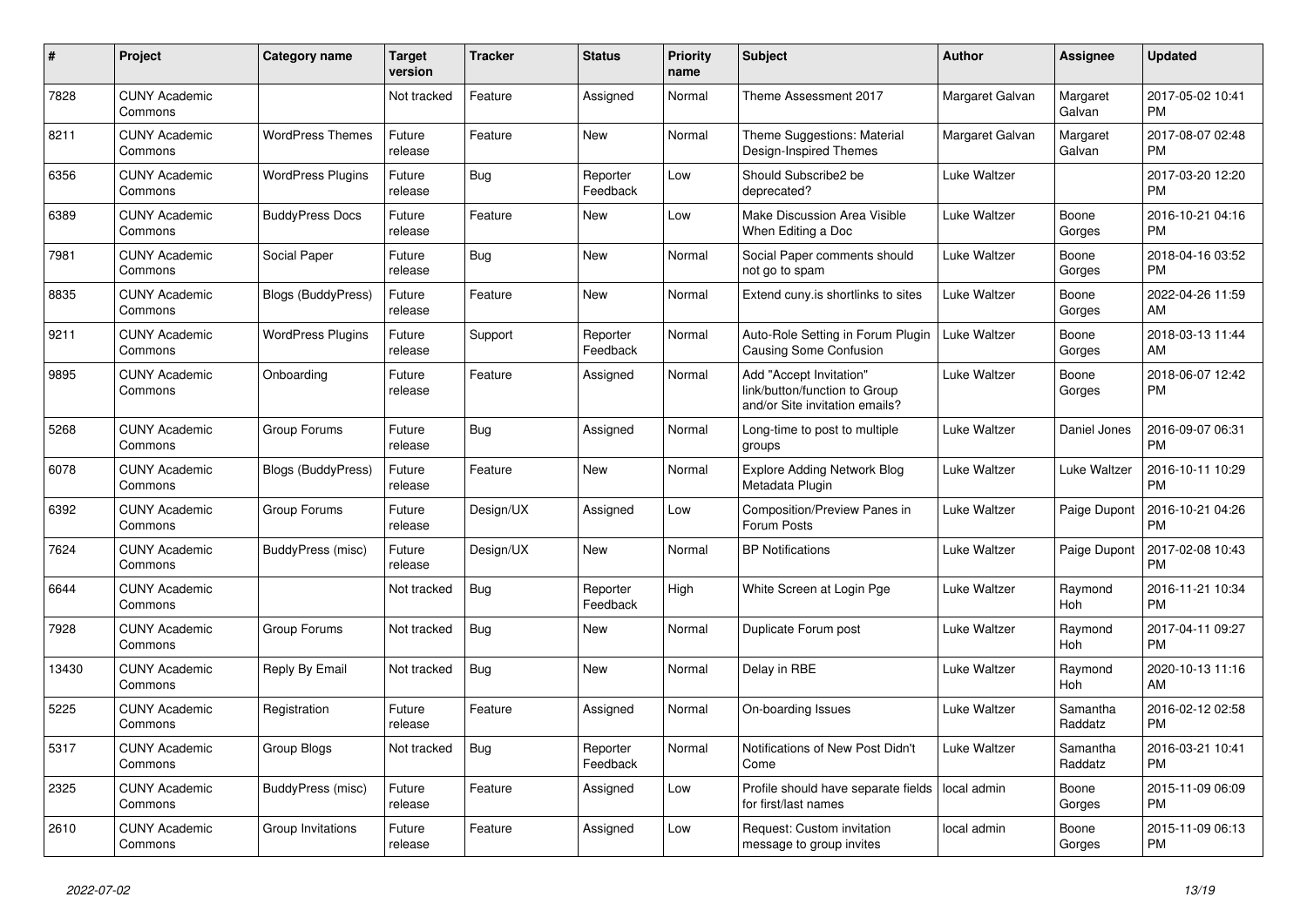| #     | Project                         | <b>Category name</b>     | <b>Target</b><br>version | <b>Tracker</b> | <b>Status</b>        | <b>Priority</b><br>name | <b>Subject</b>                                                       | <b>Author</b> | <b>Assignee</b>  | <b>Updated</b>                |
|-------|---------------------------------|--------------------------|--------------------------|----------------|----------------------|-------------------------|----------------------------------------------------------------------|---------------|------------------|-------------------------------|
| 2175  | <b>CUNY Academic</b><br>Commons | WordPress (misc)         | Not tracked              | Support        | Assigned             | Normal                  | Subscibe 2 vs. Jetpack<br>subscription options                       | local admin   | Matt Gold        | 2016-01-26 04:58<br><b>PM</b> |
| 2612  | <b>CUNY Academic</b><br>Commons |                          | Not tracked              | Publicity      | Assigned             | Normal                  | Pinterest site for the Commons                                       | local admin   | Sarah<br>Morgano | 2016-03-04 11:19<br>AM        |
| 9060  | <b>CUNY Academic</b><br>Commons | Commons In A Box         | Not tracked              | <b>Bug</b>     | Hold                 | Normal                  | Problems with CBox image library<br>upload                           | Lisa Rhody    | Raymond<br>Hoh   | 2018-01-10 03:26<br><b>PM</b> |
| 11131 | <b>CUNY Academic</b><br>Commons |                          | Future<br>release        | Feature        | Reporter<br>Feedback | Normal                  | Image Annotation Plugins                                             | Laurie Hurson |                  | 2019-02-26 11:33<br>AM        |
| 11415 | <b>CUNY Academic</b><br>Commons | <b>WordPress Plugins</b> | Not tracked              | <b>Bug</b>     | Reporter<br>Feedback | Normal                  | <b>Blog Subscriptions in Jetpack</b>                                 | Laurie Hurson |                  | 2019-05-14 10:34<br>AM        |
| 11843 | <b>CUNY Academic</b><br>Commons | WordPress (misc)         | Future<br>release        | Design/UX      | New                  | Normal                  | Tweaking the Gutenberg Editor<br>Interface                           | Laurie Hurson |                  | 2022-04-26 12:00<br><b>PM</b> |
| 12328 | <b>CUNY Academic</b><br>Commons |                          | Not tracked              | Support        | <b>New</b>           | Normal                  | Sign up Code for Non-CUNY<br>Faculty                                 | Laurie Hurson |                  | 2020-01-28 10:25<br>AM        |
| 13650 | <b>CUNY Academic</b><br>Commons | Group Library            | Future<br>release        | Feature        | <b>New</b>           | Normal                  | Forum Attachments in Group<br>Library                                | Laurie Hurson |                  | 2021-11-19 12:30<br><b>PM</b> |
| 14538 | <b>CUNY Academic</b><br>Commons |                          | Not tracked              | Support        | Reporter<br>Feedback | Normal                  | <b>Weebly To Commons</b>                                             | Laurie Hurson |                  | 2021-09-14 10:47<br>AM        |
| 14936 | <b>CUNY Academic</b><br>Commons |                          |                          | Bug            | <b>New</b>           | Normal                  | Commons websites blocked by<br>SPS campus network                    | Laurie Hurson |                  | 2021-11-03 03:57<br><b>PM</b> |
| 14940 | <b>CUNY Academic</b><br>Commons |                          |                          | Bug            | <b>New</b>           | Normal                  | Discrepancy between Commons<br>profile "sites" and actual # of sites | Laurie Hurson |                  | 2021-11-08 11:09<br>AM        |
| 15176 | <b>CUNY Academic</b><br>Commons |                          | Not tracked              | Support        | Reporter<br>Feedback | Normal                  | Archiving Q Writing & Old<br>Wordpress Sites on the Commons          | Laurie Hurson |                  | 2022-02-08 10:28<br>AM        |
| 15613 | <b>CUNY Academic</b><br>Commons |                          | 2.0.3                    | Feature        | Reporter<br>Feedback | Normal                  | Adding "Passster" plugin                                             | Laurie Hurson |                  | 2022-06-29 11:32<br>AM        |
| 15757 | <b>CUNY Academic</b><br>Commons |                          |                          | Bug            | New                  | Normal                  | Members # do not match                                               | Laurie Hurson |                  | 2022-03-30 04:52<br><b>PM</b> |
| 15923 | <b>CUNY Academic</b><br>Commons |                          | Not tracked              | Feature        | Reporter<br>Feedback | Normal                  | <b>Bellows Plugin Adjustments</b>                                    | Laurie Hurson |                  | 2022-04-20 10:10<br>AM        |
| 9289  | <b>CUNY Academic</b><br>Commons | <b>WordPress Plugins</b> | Future<br>release        | Bug            | Reporter<br>Feedback | Normal                  | Email Users Plugin                                                   | Laurie Hurson | Boone<br>Gorges  | 2018-10-24 12:34<br><b>PM</b> |
| 12121 | <b>CUNY Academic</b><br>Commons | <b>WordPress Plugins</b> | 2.0.3                    | Feature        | Reporter<br>Feedback | Normal                  | Embedding H5P Iframes on<br><b>Commons Site</b>                      | Laurie Hurson | Boone<br>Gorges  | 2022-06-29 11:32<br>AM        |
| 12438 | <b>CUNY Academic</b><br>Commons | Courses                  | Not tracked              | Bug            | <b>New</b>           | Normal                  | Site appearing twice                                                 | Laurie Hurson | Boone<br>Gorges  | 2020-02-18 01:34<br><b>PM</b> |
| 14504 | <b>CUNY Academic</b><br>Commons |                          | Not tracked              | Publicity      | Reporter<br>Feedback | Normal                  | Adding showcases to home page<br>menu                                | Laurie Hurson | Boone<br>Gorges  | 2022-01-19 03:26<br><b>PM</b> |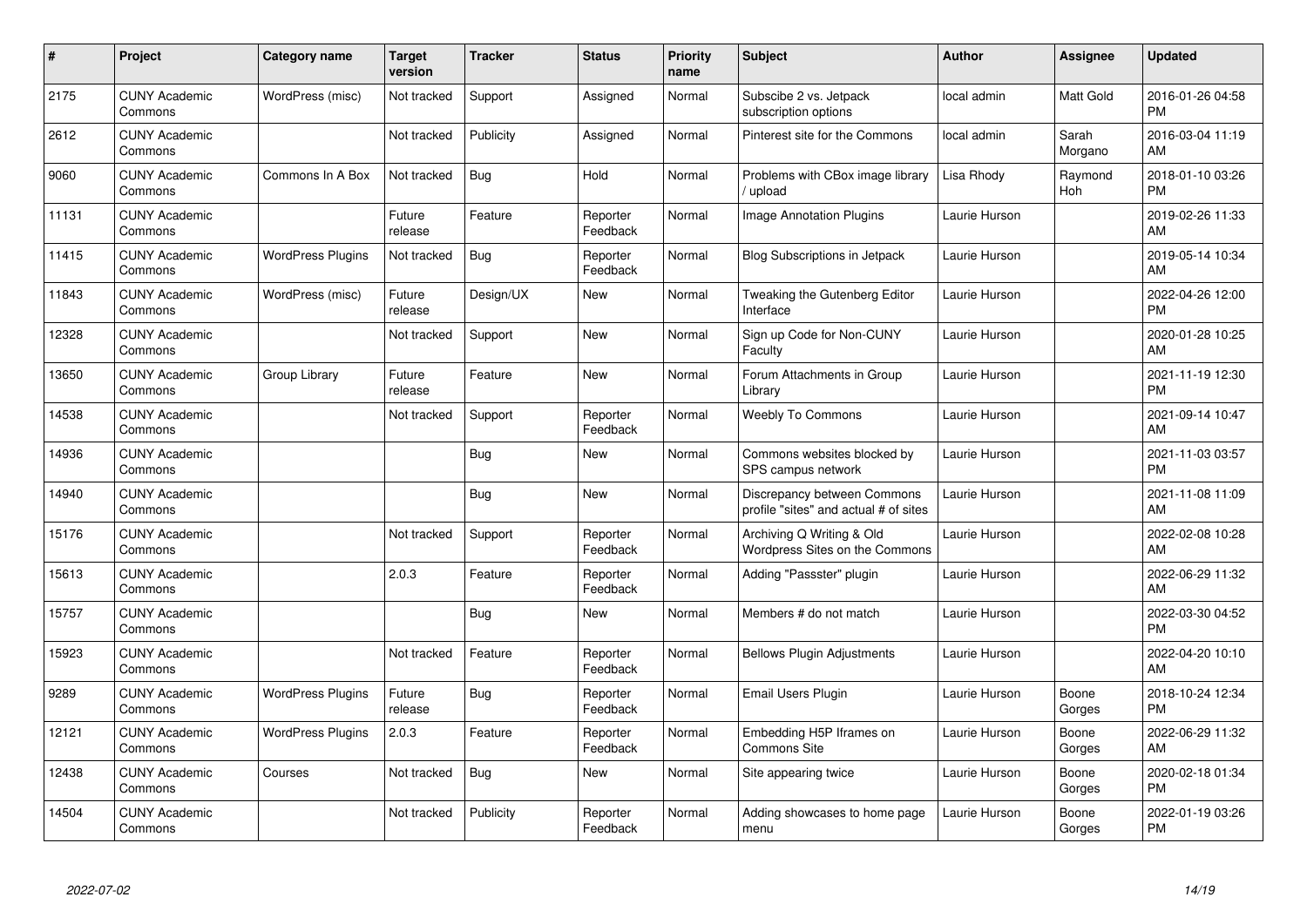| #     | Project                         | Category name            | <b>Target</b><br>version | <b>Tracker</b> | <b>Status</b>        | <b>Priority</b><br>name | <b>Subject</b>                                                               | <b>Author</b>    | Assignee            | <b>Updated</b>                |
|-------|---------------------------------|--------------------------|--------------------------|----------------|----------------------|-------------------------|------------------------------------------------------------------------------|------------------|---------------------|-------------------------------|
| 16199 | <b>CUNY Academic</b><br>Commons | <b>Directories</b>       | 2.0.3                    | <b>Bug</b>     | <b>New</b>           | Normal                  | Removed "Semester" Filter from<br><b>Courses Directory</b>                   | Laurie Hurson    | Boone<br>Gorges     | 2022-06-29 11:32<br>AM        |
| 11879 | <b>CUNY Academic</b><br>Commons |                          | Not tracked              | Bug            | <b>New</b>           | Normal                  | Hypothesis comments appearing<br>on multiple, different pdfs across<br>blogs | Laurie Hurson    | Laurie Hurson       | 2019-09-19 02:39<br><b>PM</b> |
| 12446 | <b>CUNY Academic</b><br>Commons | Groups (misc)            | Future<br>release        | Feature        | Reporter<br>Feedback | Normal                  | Toggle default site to group forum<br>posting                                | Laurie Hurson    | Laurie Hurson       | 2020-03-10 11:57<br>AM        |
| 14475 | <b>CUNY Academic</b><br>Commons |                          | Not tracked              | Publicity      | New                  | Normal                  | <b>OER Showcase Page</b>                                                     | Laurie Hurson    | Laurie Hurson       | 2021-09-14 10:46<br>AM        |
| 12484 | <b>CUNY Academic</b><br>Commons |                          | Not tracked              | Support        | Reporter<br>Feedback | Normal                  | Sign up Code for COIL Course<br>starting in March                            | Laurie Hurson    | Matt Gold           | 2020-03-02 02:26<br><b>PM</b> |
| 14787 | <b>CUNY Academic</b><br>Commons | Plugin Packages          | Future<br>release        | Feature        | New                  | Normal                  | Creating a "Design" plugin<br>package                                        | Laurie Hurson    | scott voth          | 2022-04-27 04:56<br><b>PM</b> |
| 11789 | <b>CUNY Academic</b><br>Commons | Courses                  | Future<br>release        | Feature        | <b>New</b>           | Normal                  | Ability to remove item from<br>Courses list                                  | Laurie Hurson    | Sonja Leix          | 2019-09-24 12:28<br><b>PM</b> |
| 6755  | <b>CUNY Academic</b><br>Commons | WordPress (misc)         | Future<br>release        | <b>Bug</b>     | <b>New</b>           | Normal                  | Cannot Deactivate Plugin                                                     | Laura Kane       |                     | 2016-11-16 01:12<br><b>PM</b> |
| 3473  | <b>CUNY Academic</b><br>Commons | User Experience          | Future<br>release        | Feature        | Assigned             | Normal                  | Commons profile: Add help info<br>about "Positions" replacing "title"        | Keith Miyake     | Samantha<br>Raddatz | 2015-11-09 02:28<br><b>PM</b> |
| 14842 | <b>CUNY Academic</b><br>Commons |                          | Not tracked              | Support        | Reporter<br>Feedback | Normal                  | Question about widgets and block<br>editor                                   | Gina Cherry      |                     | 2021-10-06 03:01<br><b>PM</b> |
| 11545 | <b>CUNY Academic</b><br>Commons | <b>WordPress Plugins</b> | Not tracked              | Support        | <b>New</b>           | Normal                  | <b>Twitter searches in WordPress</b>                                         | Gina Cherry      | Matt Gold           | 2019-09-23 01:03<br><b>PM</b> |
| 11649 | <b>CUNY Academic</b><br>Commons | <b>WordPress Plugins</b> | 2.0.3                    | Bug            | In Progress          | Normal                  | CC license displayed on every<br>page                                        | Gina Cherry      | Raymond<br>Hoh      | 2022-06-29 11:32<br>AM        |
| 12004 | <b>CUNY Academic</b><br>Commons |                          | Not tracked              | Support        | Reporter<br>Feedback | Normal                  | Notifications for spam blog<br>comments                                      | Gina Cherry      | Raymond<br>Hoh      | 2019-11-01 12:05<br><b>PM</b> |
| 13457 | <b>CUNY Academic</b><br>Commons | Group Forums             | 2.0.3                    | Bug            | <b>New</b>           | High                    | Forum post not sending<br>notifications                                      | Filipa Calado    | Raymond<br>Hoh      | 2022-06-29 11:32<br>AM        |
| 3615  | <b>CUNY Academic</b><br>Commons | Redmine                  | Not tracked              | Feature        | <b>New</b>           | Low                     | Create Redmine issues via email                                              | Dominic Giglio   | Boone<br>Gorges     | 2017-11-16 11:36<br>AM        |
| 9729  | <b>CUNY Academic</b><br>Commons | <b>SEO</b>               | Not tracked              | Support        | <b>New</b>           | Normal                  | 503 Errors showing on<br>newlaborforum.cuny.edu                              | Diane Krauthamer | Raymond<br>Hoh      | 2018-05-22 04:48<br><b>PM</b> |
| 13370 | <b>CUNY Academic</b><br>Commons | Group Library            | Future<br>release        | Feature        | <b>New</b>           | Normal                  | Library bulk deletion and folder<br>editing                                  | Colin McDonald   | Boone<br>Gorges     | 2020-10-13 10:41<br>AM        |
| 15210 | <b>CUNY Academic</b><br>Commons | Analytics                | Not tracked              | Design/UX      | New                  | Normal                  | Google Analytics improvements                                                | Colin McDonald   | Boone<br>Gorges     | 2022-05-24 10:47<br>AM        |
| 13199 | <b>CUNY Academic</b><br>Commons | Group Forums             | Future<br>release        | Feature        | <b>New</b>           | Normal                  | Favoring Groups over bbPress<br>plugin                                       | Colin McDonald   | Colin<br>McDonald   | 2021-11-19 12:28<br><b>PM</b> |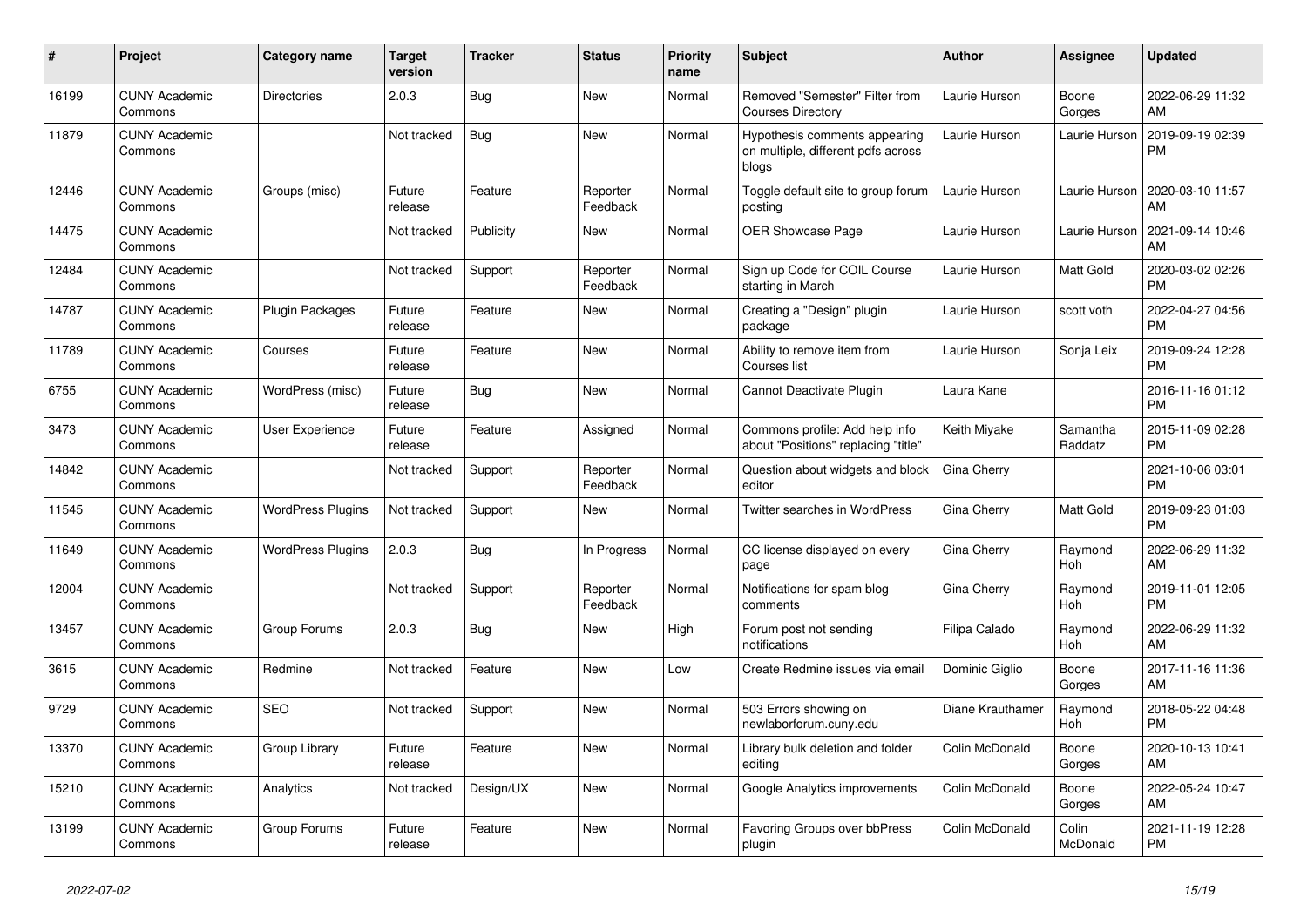| #     | Project                         | <b>Category name</b>     | <b>Target</b><br>version | <b>Tracker</b> | <b>Status</b> | <b>Priority</b><br>name | <b>Subject</b>                                                                                               | <b>Author</b>       | <b>Assignee</b> | <b>Updated</b>                |
|-------|---------------------------------|--------------------------|--------------------------|----------------|---------------|-------------------------|--------------------------------------------------------------------------------------------------------------|---------------------|-----------------|-------------------------------|
| 860   | <b>CUNY Academic</b><br>Commons | Design                   | Future<br>release        | Design/UX      | Assigned      | Normal                  | <b>Standardize Button Treatment</b><br>Across the Commons                                                    | Chris Stein         | Chris Stein     | 2014-05-01 09:45<br>AM.       |
| 2881  | <b>CUNY Academic</b><br>Commons | <b>Public Portfolio</b>  | Future<br>release        | Feature        | Assigned      | Normal                  | Redesign the UX for Profiles                                                                                 | Chris Stein         | Chris Stein     | 2016-10-13 12:45<br><b>PM</b> |
| 3059  | <b>CUNY Academic</b><br>Commons | Group Forums             | Future<br>release        | Design/UX      | New           | Normal                  | Forum Post Permissable Content<br><b>Explanatory Text</b>                                                    | Chris Stein         | Chris Stein     | 2015-04-02 11:27<br>AM        |
| 2666  | <b>CUNY Academic</b><br>Commons | About page               | Not tracked              | Documentation  | Assigned      | Normal                  | <b>Update About Text</b>                                                                                     | Chris Stein         | Luke Waltzer    | 2016-03-04 11:19<br>AM        |
| 3565  | <b>CUNY Academic</b><br>Commons | My Commons               | Not tracked              | Documentation  | New           | Normal                  | Load Newest inconsistencies                                                                                  | Chris Stein         | scott voth      | 2015-11-09 01:16<br><b>PM</b> |
| 1460  | <b>CUNY Academic</b><br>Commons | Analytics                | Future<br>release        | Feature        | Assigned      | Normal                  | Update System Report                                                                                         | <b>Brian Foote</b>  | Boone<br>Gorges | 2015-11-09 06:13<br><b>PM</b> |
| 5488  | <b>CUNY Academic</b><br>Commons | Social Paper             | Future<br>release        | Bug            | New           | Normal                  | Add a "last edited by" field to<br>Social Paper group directories                                            | <b>Boone Gorges</b> |                 | 2016-04-21 10:05<br>PM.       |
| 5489  | <b>CUNY Academic</b><br>Commons | Social Paper             | Future<br>release        | Feature        | New           | Normal                  | Asc/desc sorting for Social Paper<br>directories                                                             | <b>Boone Gorges</b> |                 | 2016-04-21 10:06<br><b>PM</b> |
| 6332  | <b>CUNY Academic</b><br>Commons | WordPress (misc)         | Future<br>release        | Feature        | New           | Normal                  | Allow uploaded files to be marked<br>as private in an ad hoc way                                             | <b>Boone Gorges</b> |                 | 2016-10-17 11:41<br><b>PM</b> |
| 9720  | <b>CUNY Academic</b><br>Commons | Authentication           | Future<br>release        | Feature        | New           | Normal                  | The Commons should be an<br>oAuth provider                                                                   | <b>Boone Gorges</b> |                 | 2019-03-01 02:04<br><b>PM</b> |
| 10380 | <b>CUNY Academic</b><br>Commons | WordPress (misc)         | Future<br>release        | Feature        | In Progress   | Normal                  | Remove blacklisted plugins                                                                                   | <b>Boone Gorges</b> |                 | 2022-04-26 12:00<br><b>PM</b> |
| 11024 | <b>CUNY Academic</b><br>Commons | WordPress (misc)         | Future<br>release        | Bug            | New           | Normal                  | Subsites should not show "you<br>should update your .htaccess<br>now" notice after permalink setting<br>save | Boone Gorges        |                 | 2019-01-28 01:35<br><b>PM</b> |
| 11392 | <b>CUNY Academic</b><br>Commons |                          | Future<br>release        | Bug            | New           | Normal                  | Migrate users away from<br><b>StatPress</b>                                                                  | Boone Gorges        |                 | 2019-04-23 03:53<br>PM.       |
| 12436 | <b>CUNY Academic</b><br>Commons |                          | Not tracked              | Bug            | Assigned      | Normal                  | Nightly system downtime                                                                                      | Boone Gorges        |                 | 2020-08-01 09:30<br>AM        |
| 13048 | <b>CUNY Academic</b><br>Commons | Shortcodes and<br>embeds | Future<br>release        | Feature        | New           | Normal                  | Jupyter Notebooks support                                                                                    | <b>Boone Gorges</b> |                 | 2020-07-14 11:46<br>AM        |
| 618   | <b>CUNY Academic</b><br>Commons | <b>BuddyPress Docs</b>   | Future<br>release        | Feature        | Assigned      | Normal                  | BuddyPress Docs: export formats                                                                              | <b>Boone Gorges</b> | Boone<br>Gorges | 2015-11-09 05:38<br>PM        |
| 1165  | <b>CUNY Academic</b><br>Commons | Email Invitations        | Future<br>release        | Feature        | Assigned      | Low                     | Allow saved lists of invitees under<br>Send Invites                                                          | Boone Gorges        | Boone<br>Gorges | 2015-11-09 06:03<br>PM        |
| 1166  | <b>CUNY Academic</b><br>Commons | <b>Email Invitations</b> | Future<br>release        | Feature        | New           | Low                     | Better organizational tools for Sent   Boone Gorges<br>Invites                                               |                     | Boone<br>Gorges | 2015-11-09 06:02<br><b>PM</b> |
| 1167  | <b>CUNY Academic</b><br>Commons | <b>Email Invitations</b> | Future<br>release        | Feature        | New           | Low                     | Allow email invitations to be resent   Boone Gorges                                                          |                     | Boone<br>Gorges | 2015-11-12 12:53<br>AM        |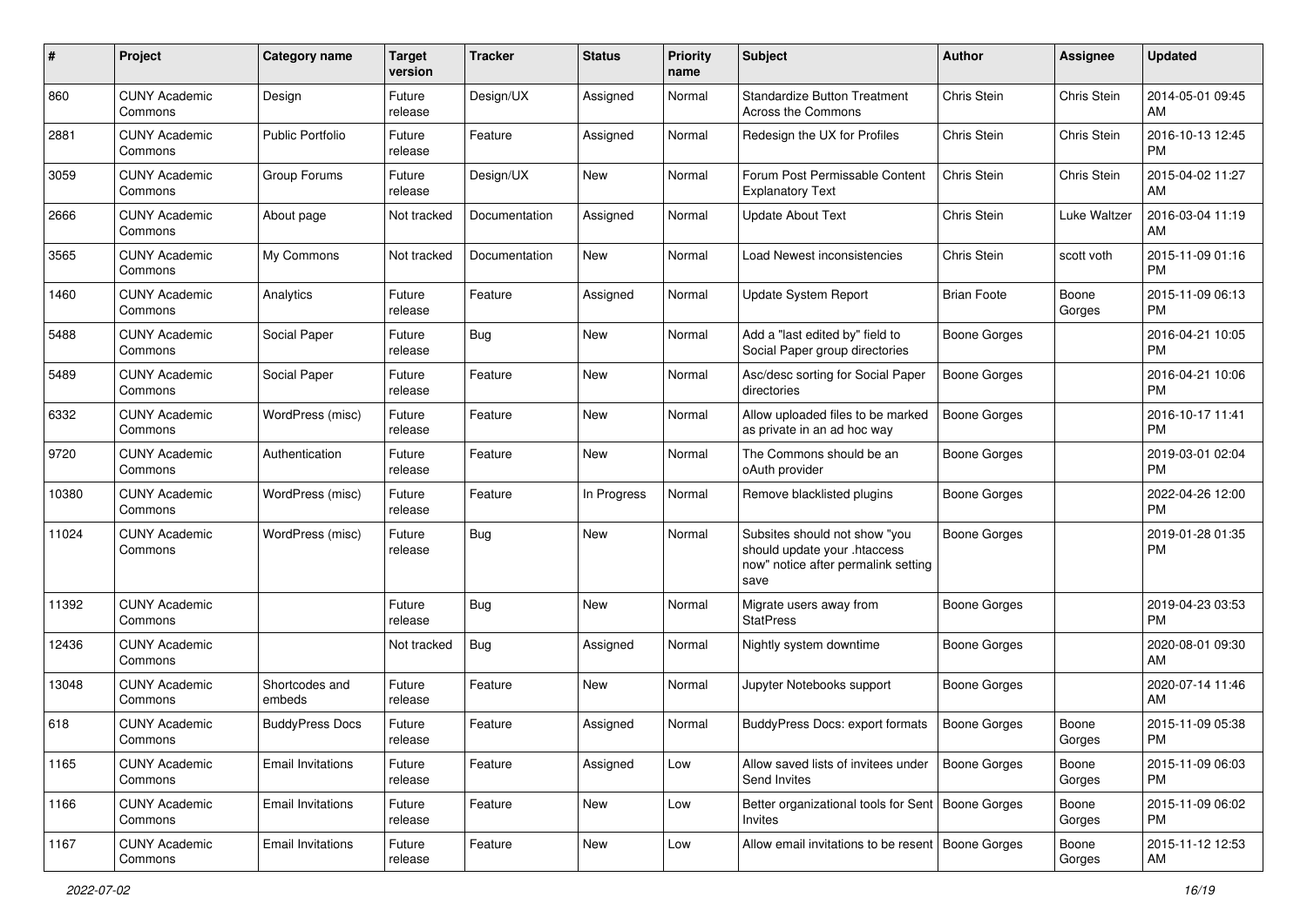| #     | Project                         | <b>Category name</b>           | <b>Target</b><br>version | <b>Tracker</b> | <b>Status</b>        | Priority<br>name | <b>Subject</b>                                                                            | Author              | <b>Assignee</b> | <b>Updated</b>                |
|-------|---------------------------------|--------------------------------|--------------------------|----------------|----------------------|------------------|-------------------------------------------------------------------------------------------|---------------------|-----------------|-------------------------------|
| 1417  | <b>CUNY Academic</b><br>Commons | <b>BuddyPress Docs</b>         | Future<br>release        | Feature        | Assigned             | Low              | Bulk actions for BuddyPress Docs                                                          | <b>Boone Gorges</b> | Boone<br>Gorges | 2016-10-17 10:41<br><b>PM</b> |
| 1422  | <b>CUNY Academic</b><br>Commons | <b>BuddyPress Docs</b>         | Future<br>release        | Feature        | Assigned             | Normal           | Make "created Doc" activity icons<br>non-mini                                             | <b>Boone Gorges</b> | Boone<br>Gorges | 2015-11-09 05:48<br><b>PM</b> |
| 1508  | <b>CUNY Academic</b><br>Commons | WordPress (misc)               | Future<br>release        | Feature        | Assigned             | Normal           | Share login cookies across<br>mapped domains                                              | Boone Gorges        | Boone<br>Gorges | 2012-07-02 12:12<br><b>PM</b> |
| 1744  | <b>CUNY Academic</b><br>Commons | <b>BuddyPress Docs</b>         | Future<br>release        | Feature        | Assigned             | Normal           | Spreadsheet-style Docs                                                                    | <b>Boone Gorges</b> | Boone<br>Gorges | 2015-11-09 06:13<br><b>PM</b> |
| 3002  | <b>CUNY Academic</b><br>Commons | Search                         | Future<br>release        | Feature        | Assigned             | Normal           | Overhaul CAC search by using<br>external search appliance                                 | <b>Boone Gorges</b> | Boone<br>Gorges | 2020-07-15 03:05<br><b>PM</b> |
| 3048  | <b>CUNY Academic</b><br>Commons | <b>Public Portfolio</b>        | Future<br>release        | Feature        | New                  | Low              | Images for rich text profile fields                                                       | <b>Boone Gorges</b> | Boone<br>Gorges | 2014-02-19 12:56<br><b>PM</b> |
| 3193  | <b>CUNY Academic</b><br>Commons | Group Forums                   | Future<br>release        | Feature        | Assigned             | Normal           | bbPress 2.x dynamic roles and<br><b>RBE</b>                                               | <b>Boone Gorges</b> | Boone<br>Gorges | 2014-09-30 01:30<br><b>PM</b> |
| 3230  | <b>CUNY Academic</b><br>Commons | Internal Tools and<br>Workflow | Not tracked              | Feature        | Assigned             | High             | Scripts for quicker<br>provisioning/updating of<br>development environments               | <b>Boone Gorges</b> | Boone<br>Gorges | 2016-01-26 04:54<br><b>PM</b> |
| 3580  | <b>CUNY Academic</b><br>Commons | Group Blogs                    | Future<br>release        | Feature        | <b>New</b>           | Normal           | Multiple blogs per group                                                                  | <b>Boone Gorges</b> | Boone<br>Gorges | 2018-02-20 02:02<br><b>PM</b> |
| 4481  | <b>CUNY Academic</b><br>Commons | Events                         | Future<br>release        | Feature        | New                  | Normal           | Group admins/mods should have<br>the ability to unlink an event from<br>the group         | <b>Boone Gorges</b> | Boone<br>Gorges | 2017-04-24 03:53<br><b>PM</b> |
| 5234  | <b>CUNY Academic</b><br>Commons | Membership                     | Future<br>release        | Feature        | Assigned             | Normal           | Write Unconfirmed patch for WP                                                            | <b>Boone Gorges</b> | Boone<br>Gorges | 2016-10-24 11:18<br>AM        |
| 7022  | <b>CUNY Academic</b><br>Commons | Announcements                  | Future<br>release        | Bug            | New                  | Normal           | Sitewide announcements should<br>be displayed on, and dismissable<br>from, mapped domains | Boone Gorges        | Boone<br>Gorges | 2018-03-22 10:18<br>AM        |
| 7663  | <b>CUNY Academic</b><br>Commons | Social Paper                   | Future<br>release        | Bug            | New                  | Normal           | Social Paper notifications not<br>formatted correctly on secondary<br>sites               | <b>Boone Gorges</b> | Boone<br>Gorges | 2018-04-16 03:52<br><b>PM</b> |
| 9926  | <b>CUNY Academic</b><br>Commons | <b>WordPress Plugins</b>       | Future<br>release        | Bug            | New                  | Normal           | twitter-mentions-as-comments<br>cron jobs can run long                                    | <b>Boone Gorges</b> | Boone<br>Gorges | 2018-10-24 12:34<br><b>PM</b> |
| 10794 | <b>CUNY Academic</b><br>Commons | Performance                    | Not tracked              | Bug            | New                  | Normal           | Memcached connection<br>occasionally breaks                                               | Boone Gorges        | Boone<br>Gorges | 2018-12-06 03:30<br><b>PM</b> |
| 11945 | <b>CUNY Academic</b><br>Commons | Reckoning                      | Future<br>release        | Feature        | Reporter<br>Feedback | Normal           | Add Comments bubble to<br>Reckoning views                                                 | Boone Gorges        | Boone<br>Gorges | 2019-11-12 05:14<br><b>PM</b> |
| 12042 | <b>CUNY Academic</b><br>Commons | <b>Email Notifications</b>     | Future<br>release        | Feature        | New                  | Normal           | Improved error logging for BPGES   Boone Gorges<br>send queue                             |                     | Boone<br>Gorges | 2021-11-19 12:25<br><b>PM</b> |
| 12091 | <b>CUNY Academic</b><br>Commons | Group Files                    | Future<br>release        | Feature        | New                  | Normal           | Improved pre-upload file validation   Boone Gorges<br>for bp-group-documents              |                     | Boone<br>Gorges | 2019-11-14 01:21<br><b>PM</b> |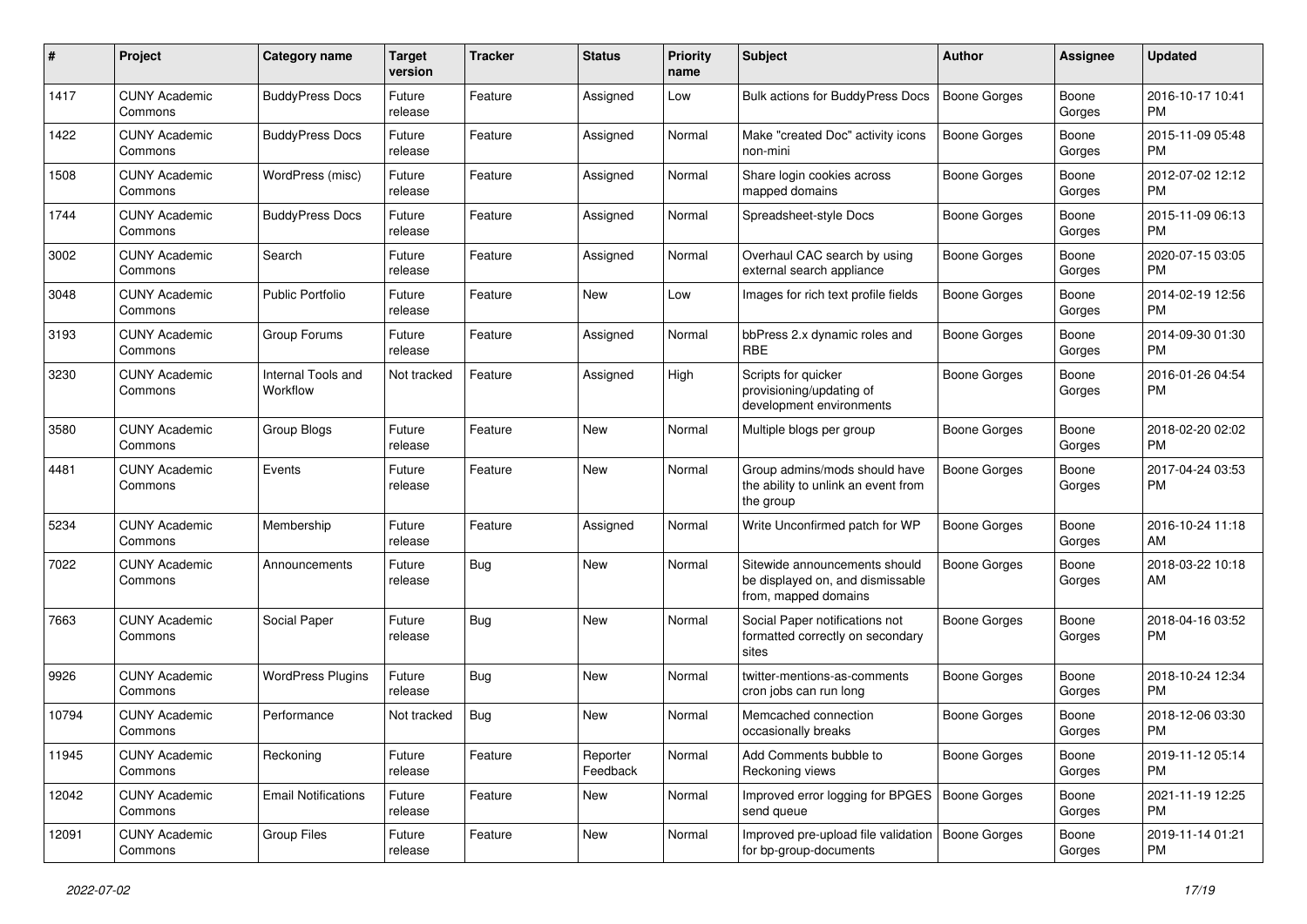| #     | <b>Project</b>                  | Category name                  | <b>Target</b><br>version | <b>Tracker</b> | <b>Status</b> | Priority<br>name | <b>Subject</b>                                                                             | <b>Author</b>       | Assignee            | <b>Updated</b>                |
|-------|---------------------------------|--------------------------------|--------------------------|----------------|---------------|------------------|--------------------------------------------------------------------------------------------|---------------------|---------------------|-------------------------------|
| 12911 | <b>CUNY Academic</b><br>Commons |                                | Not tracked              | Feature        | New           | Normal           | Block access to xmlrpc.php based<br>on User-Agent                                          | <b>Boone Gorges</b> | Boone<br>Gorges     | 2020-06-09 05:12<br><b>PM</b> |
| 13466 | <b>CUNY Academic</b><br>Commons | Cavalcade                      | Future<br>release        | Feature        | New           | Normal           | Automated cleanup for duplicate<br>Cavalcade tasks                                         | Boone Gorges        | Boone<br>Gorges     | 2020-10-13 05:24<br><b>PM</b> |
| 13835 | <b>CUNY Academic</b><br>Commons | WordPress (misc)               | Future<br>release        | Feature        | <b>New</b>    | Normal           | Allow OneSearch widget to have<br>'CUNY' as campus                                         | Boone Gorges        | Boone<br>Gorges     | 2021-11-19 12:39<br><b>PM</b> |
| 14184 | <b>CUNY Academic</b><br>Commons | <b>Public Portfolio</b>        | Future<br>release        | Feature        | <b>New</b>    | Normal           | Centralized mechanism for storing<br>Campus affiliations                                   | <b>Boone Gorges</b> | Boone<br>Gorges     | 2022-01-04 11:35<br>AM        |
| 14309 | <b>CUNY Academic</b><br>Commons | Group Library                  | Future<br>release        | Feature        | New           | Normal           | Better handling of<br>bp_group_document file download<br>attempts when file is not present | Boone Gorges        | Boone<br>Gorges     | 2021-11-19 12:28<br><b>PM</b> |
| 14987 | <b>CUNY Academic</b><br>Commons | <b>WordPress Plugins</b>       | Future<br>release        | Bug            | <b>New</b>    | Normal           | Elementor update causes<br>database freeze-up                                              | Boone Gorges        | Boone<br>Gorges     | 2021-11-29 12:02<br><b>PM</b> |
| 15883 | <b>CUNY Academic</b><br>Commons |                                | 2.1.0                    | Feature        | <b>New</b>    | Normal           | Release BPGES update                                                                       | Boone Gorges        | Boone<br>Gorges     | 2022-05-26 10:39<br>AM        |
| 16092 | <b>CUNY Academic</b><br>Commons |                                | Future<br>release        | Feature        | Hold          | Normal           | Don't show main site in Site<br>search results                                             | Boone Gorges        | Boone<br>Gorges     | 2022-05-17 03:12<br><b>PM</b> |
| 2832  | <b>CUNY Academic</b><br>Commons | <b>Public Portfolio</b>        | Future<br>release        | Feature        | Assigned      | Normal           | Improve interface for (not)<br>auto-linking profile fields                                 | Boone Gorges        | <b>Chris Stein</b>  | 2015-01-05 08:52<br><b>PM</b> |
| 3330  | <b>CUNY Academic</b><br>Commons | My Commons                     | Future<br>release        | Feature        | Assigned      | Normal           | "Commons Information" tool                                                                 | Boone Gorges        | Chris Stein         | 2014-09-22 08:46<br><b>PM</b> |
| 1983  | <b>CUNY Academic</b><br>Commons | Home Page                      | Future<br>release        | Feature        | Assigned      | Low              | Media Library integration with<br><b>Featured Content plugin</b>                           | Boone Gorges        | Dominic<br>Giglio   | 2014-03-17 10:34<br>AM        |
| 13331 | <b>CUNY Academic</b><br>Commons | Site cloning                   | Future<br>release        | Bug            | New           | Normal           | Combine Site Template and Clone   Boone Gorges<br>operations                               |                     | Jeremy Felt         | 2021-11-19 12:39<br><b>PM</b> |
| 13891 | <b>CUNY Academic</b><br>Commons | Internal Tools and<br>Workflow | 2.1.0                    | Feature        | <b>New</b>    | Normal           | Migrate automated linting to<br>GitHub Actions                                             | Boone Gorges        | Jeremy Felt         | 2022-06-29 11:13<br>AM        |
| 15194 | <b>CUNY Academic</b><br>Commons | Internal Tools and<br>Workflow | 2.1.0                    | Feature        | <b>New</b>    | Normal           | PHPCS sniff for un-restored<br>switch to blog() calls                                      | Boone Gorges        | Jeremy Felt         | 2022-05-26 10:45<br>AM        |
| 11517 | <b>CUNY Academic</b><br>Commons |                                | Not tracked              | Feature        | Assigned      | Normal           | wp-accessibility plugin should not<br>strip 'target="_blank"' by default                   | Boone Gorges        | Laurie Hurson       | 2019-09-24 09:57<br>AM        |
| 3192  | <b>CUNY Academic</b><br>Commons | Group Forums                   | Future<br>release        | Feature        | Assigned      | Normal           | Customizable forum views for<br>bbPress 2.x group forums                                   | Boone Gorges        | Raymond<br>Hoh      | 2015-11-09 12:47<br><b>PM</b> |
| 6749  | <b>CUNY Academic</b><br>Commons | Events                         | Future<br>release        | Bug            | <b>New</b>    | Low              | BPEO iCal request can trigger<br>very large number of DB queries                           | Boone Gorges        | Raymond<br>Hoh      | 2016-11-15 10:09<br><b>PM</b> |
| 13358 | <b>CUNY Academic</b><br>Commons | Group Forums                   | Future<br>release        | Feature        | New           | Normal           | Improved UI for group forum<br>threading settings                                          | Boone Gorges        | Raymond<br>Hoh      | 2021-11-19 12:27<br><b>PM</b> |
| 308   | <b>CUNY Academic</b><br>Commons | Registration                   | Future<br>release        | Feature        | <b>New</b>    | Normal           | Group recommendations for<br>signup process                                                | Boone Gorges        | Samantha<br>Raddatz | 2015-11-09 05:07<br><b>PM</b> |